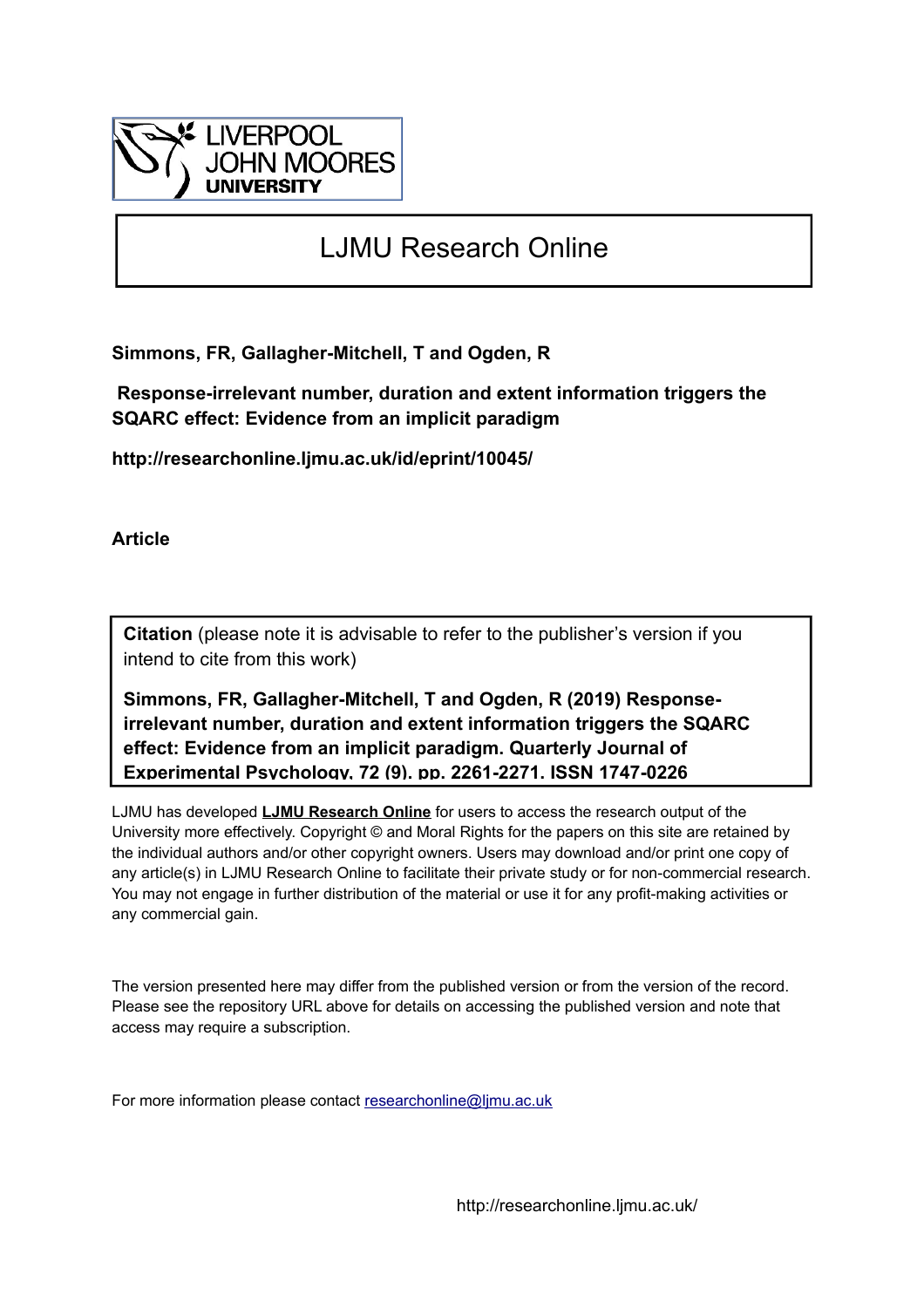## **Response-irrelevant number, duration and extent information triggers the SQARC effect: Evidence from an implicit paradigm**

Fiona Simmons<sup>1</sup>, Thomas Gallagher-Mitchell<sup>2</sup> and Ruth S. Ogden<sup>1</sup>

<sup>1</sup>School of Natural Sciences and Psychology, Liverpool John Moores University,

Liverpool, UK, L3 5AF.

<sup>2</sup>Department of Psychology, Hope Park, Liverpool Hope University,

Liverpool, UK, L16 9JD

[f.r.simmons@ljmu.ac.uk](mailto:f.r.simmons@ljmu.ac.uk)

[mitchet@hope.ac.uk](mailto:mitchet@hope.ac.uk)

[r.s.ogden@ljmu.ac.uk](mailto:r.s.ogden@ljmu.ac.uk)

Correspondence concerning this article should be addressed to Dr Fiona Simmons, School of Natural Sciences and Psychology, Liverpool John Moores University,

Liverpool, UK, L3 5AF.

Tel.: +44 (0)151 904 6343. Email address: [f.r.simmons@ljmu.ac.uk](mailto:f.r.simmons@ljmu.ac.uk)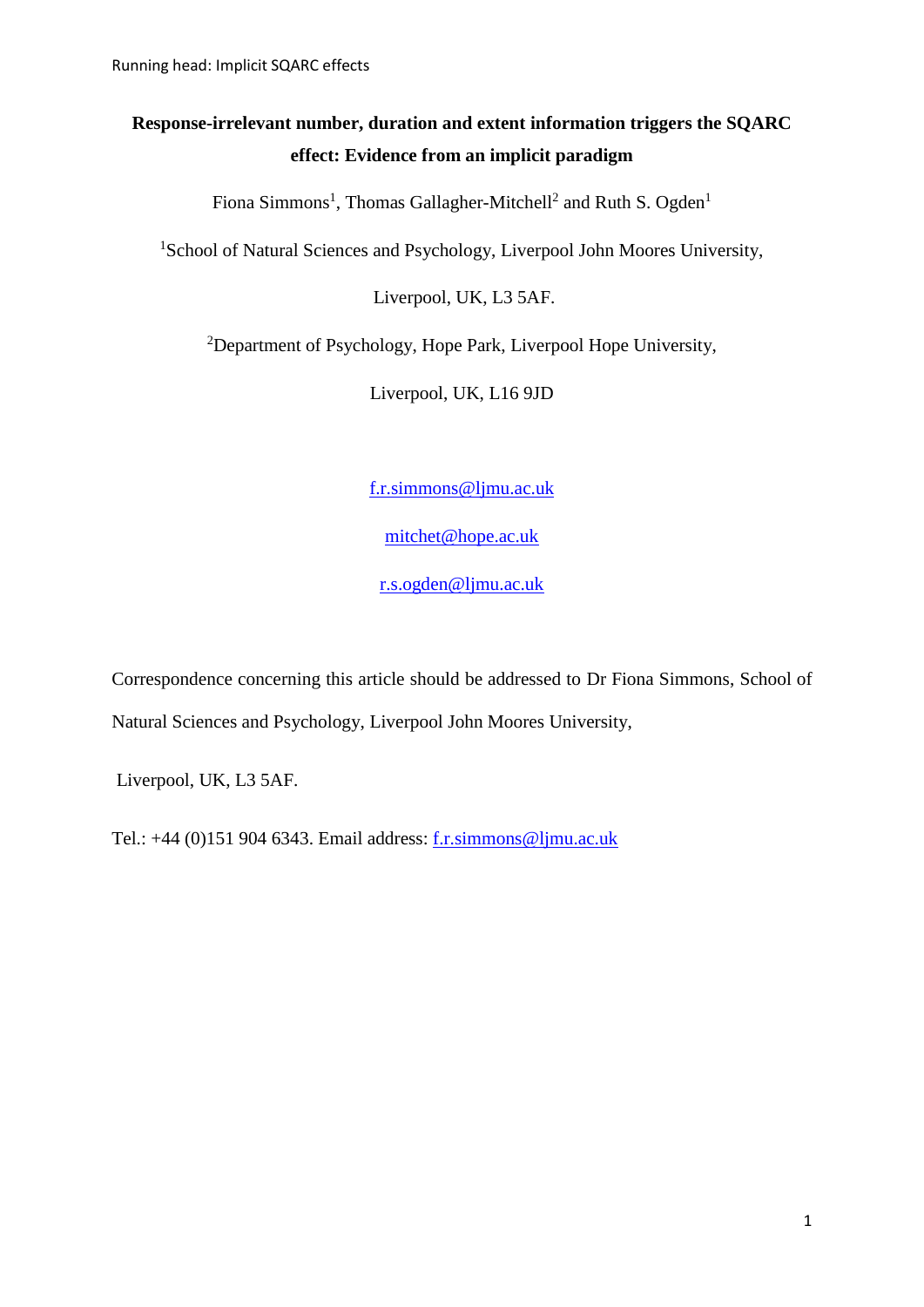## **Abstract:**

Spatial–Numerical Association Of Response Codes (SNARC) and Spatial–Quantity Association Of Response Codes (SQARC) effects are evident when people produce faster leftsided responses to smaller numbers, sizes and durations and faster right-sided responses to larger numbers, sizes and durations. SQARC effects have typically been demonstrated in paradigms where the explicit processing of quantity information is required for successful task completion. The current study tested whether the implicit presentation of task-irrelevant magnitude information could trigger a SQARC effect as has been demonstrated previously when task-irrelevant information triggers a SNARC effect (Mitchell, Bull & Cleland, 2012). In Experiment 1 participants  $(n = 20)$  made orientation judgments for triangles varying in numerosity and physical extent. In Experiment 2 participants (*n* = 20) made orientation judgments for triangles varying in numerosity and for a triangle preceded by a delay of varying duration. SNARC effects were observed for the numerosity conditions of Experiment 1 and 2 replicating Mitchell et al., (2012). SQARC effects were also demonstrated for physical extent and for duration. These findings demonstrate that SQARC effects can be implicitly triggered by the presentation of the task-irrelevant magnitude.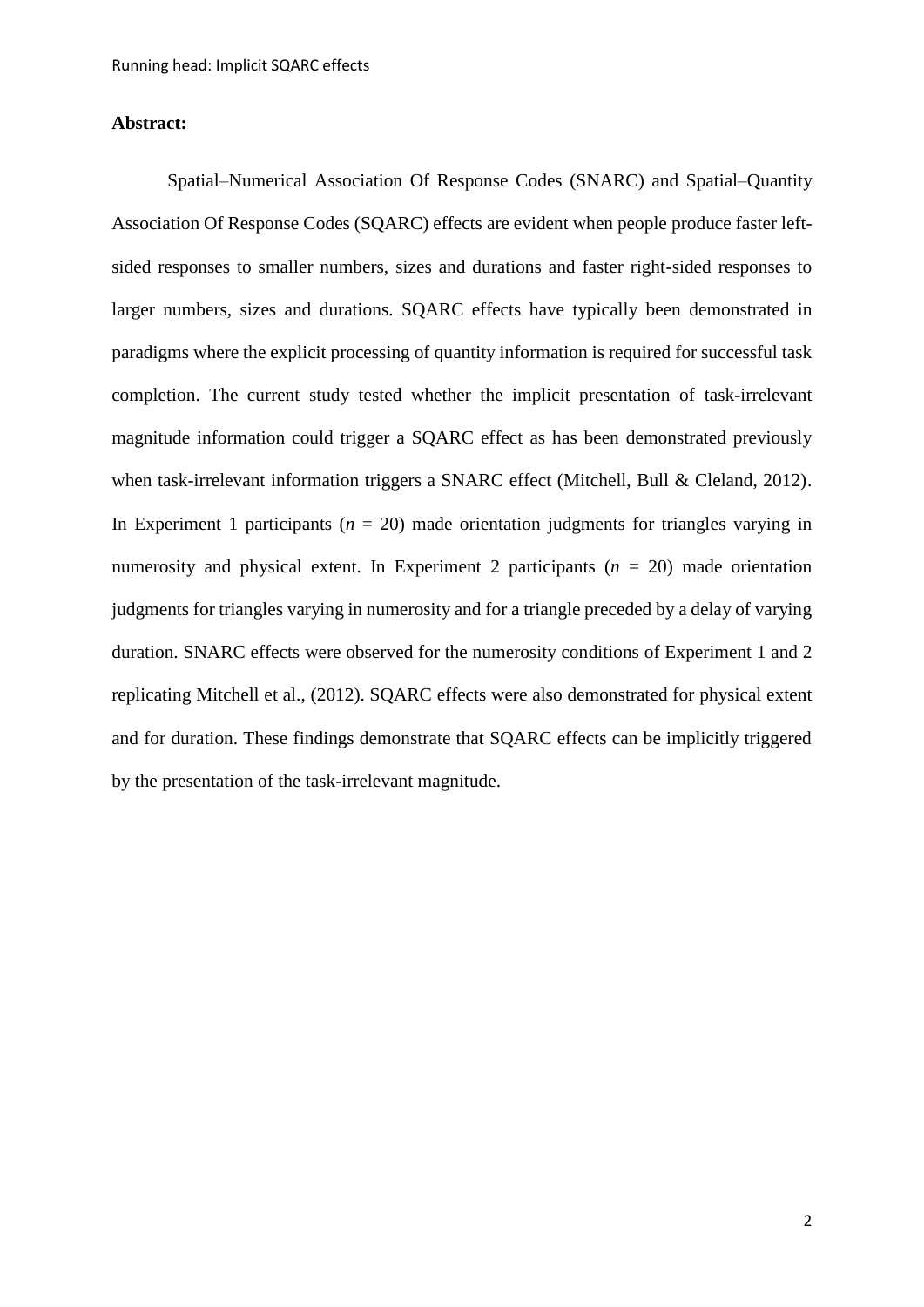## **Introduction**

It is becoming increasingly clear that there are commonalities in the way in which different domains of magnitude (e.g., time, space, numerosity) are perceived. Representations of time, size and number are interrelated from the first days of life (de Hevia, Izard, Coubart, Spelke & Streri, 2014), share similar development trajectories (Droit-Volet, Clement, & Fayol, 2008; Feigenson, 2007, however see Odic, 2018) and are exhibited in non-human animals (De Corte, Navarro & Wasserman, 2017). Neuroimaging studies show comparable, and at times overlapping (Kaufmann et al., 2005), parietal activation during the processing of number (Dehaene, Piazza, Pinel, & Cohen, 2003), duration (Pouthas et al., 2005), and space/length (Pinel, Piazza, Le Bihan, & Dehaene, 2004). Behaviour tasks suggest that judgements of magnitude show similar output features (e.g., conformity to Weber's Law) (Dehaene & Brannon, 2011; Dormal & Pesanti, 2012; Droit-Volet, 2010, 2013). Furthermore, on tasks in which multiple domains of magnitude are presented simultaneously, congruency between the magnitude domains facilitates task performance (Wühr & Seegelke, 2018) whereas incongruence impairs performance (e.g., Coull, Charras, Donadieu, Droit-Volet, & Vidal, 2015, Xuan, Zhang, He, & Chen, 2007).

These findings can be taken as evidence for shared processing theories such as A Theory of Magnitude (ATOM; Bueti & Walsh, 2009; Walsh, 2003). ATOM proposes that different domains of magnitude (e.g., time, space, numerosity) share a common neural processing system located in the parietal cortex. This processing system is thought to have developed to facilitate action-control through the integration of size, duration and numerosity information from the environment. Within this system, magnitude representations are thought to be monotonically mapped, so that changes in one magnitude domain (e.g., increased number) correspond with changes in other domains (e.g., increased size). Interference effects, in which judgements of the relevant magnitude domain are influenced by task-irrelevant magnitude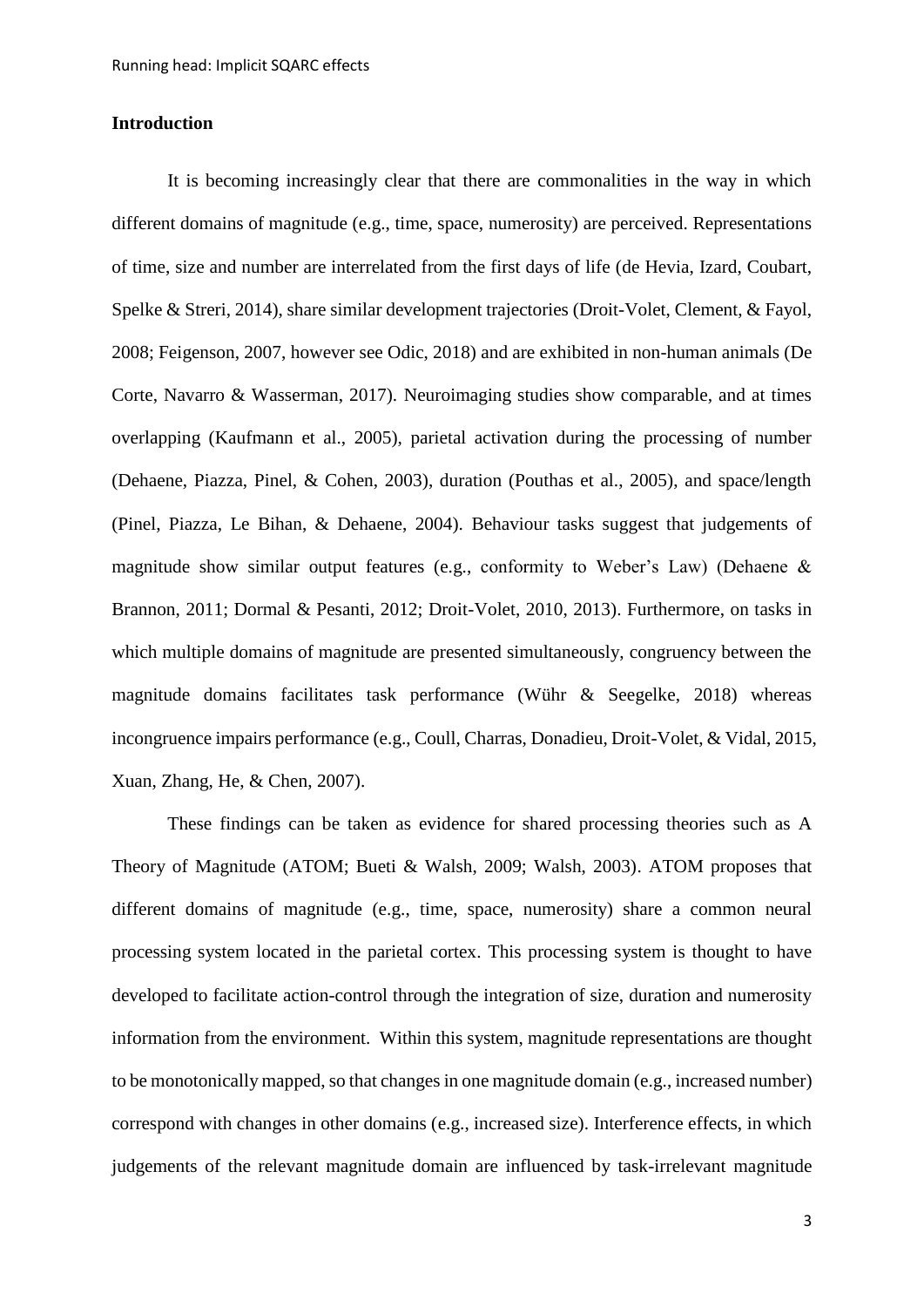information from another domain, can be argued to result from this mapping (see Walsh, 2003 and Pinel et al., 2004).

However, a shared magnitude processing system is not the only plausible explanation for the interference effects observed (see Van Opstal & Verguts, 2013 for critique). Interference effects could instead reflect competition for shared response or decision processing systems (see and Van Opstal & Verguts, 2013; Reike & Schwarz, 2017, Tagliabue, Zorzi, Umilta & Bassignani, 2000 for discussion). Furthermore, as Van Opstal & Verguts (2013) highlight, comparable neural activity during the processing of different magnitude domains may not reflect the underlying stimulus representation itself, but may reflect activation from comparable decision processing or response systems.

## *SNARC Effects*

Within the field of numerical cognition it has been argued that numerosity is represented on an internal directional spatial continuum in which "few" is represented on the left and "large" is represented on the right (Dehaene, 1992; Fias, Brysbaert, Geypens, & d'Ydewalle 1996; Hoffman, Martin, Schiltz, 2013). This suggestion is supported by findings demonstrating the Spatial–Numerical Association Of Response Codes (SNARC) effect (see Wood, Wilmes, Nuerk & Fischer, 2008 for a meta-analysis). The SNARC effect is demonstrated by faster left-sided responses to smaller numbers and faster right-sided responses to larger numbers. This pattern is consistent with a left-to-right orientated association between number and space.

In humans SNARC effects are observed in neonates (de Hevia, Veggiotti, Streri & Bonn, 2017), pre-verbal (Rugani & de Hevia 2017) and verbal children (Yang, Chen, Zhou, Xu, Dong & Chen, 2014), as well as adults (Mitchell, Bull, & Cleland, 2012). Although human SNARC effects are generally considered robust (Cutini, Scarpa, Scatturin, Dell'Acqua, & Zorzi, 2012; Fischer & Shaki, 2018; Wood et al., 2008), they can be influenced by task manipulations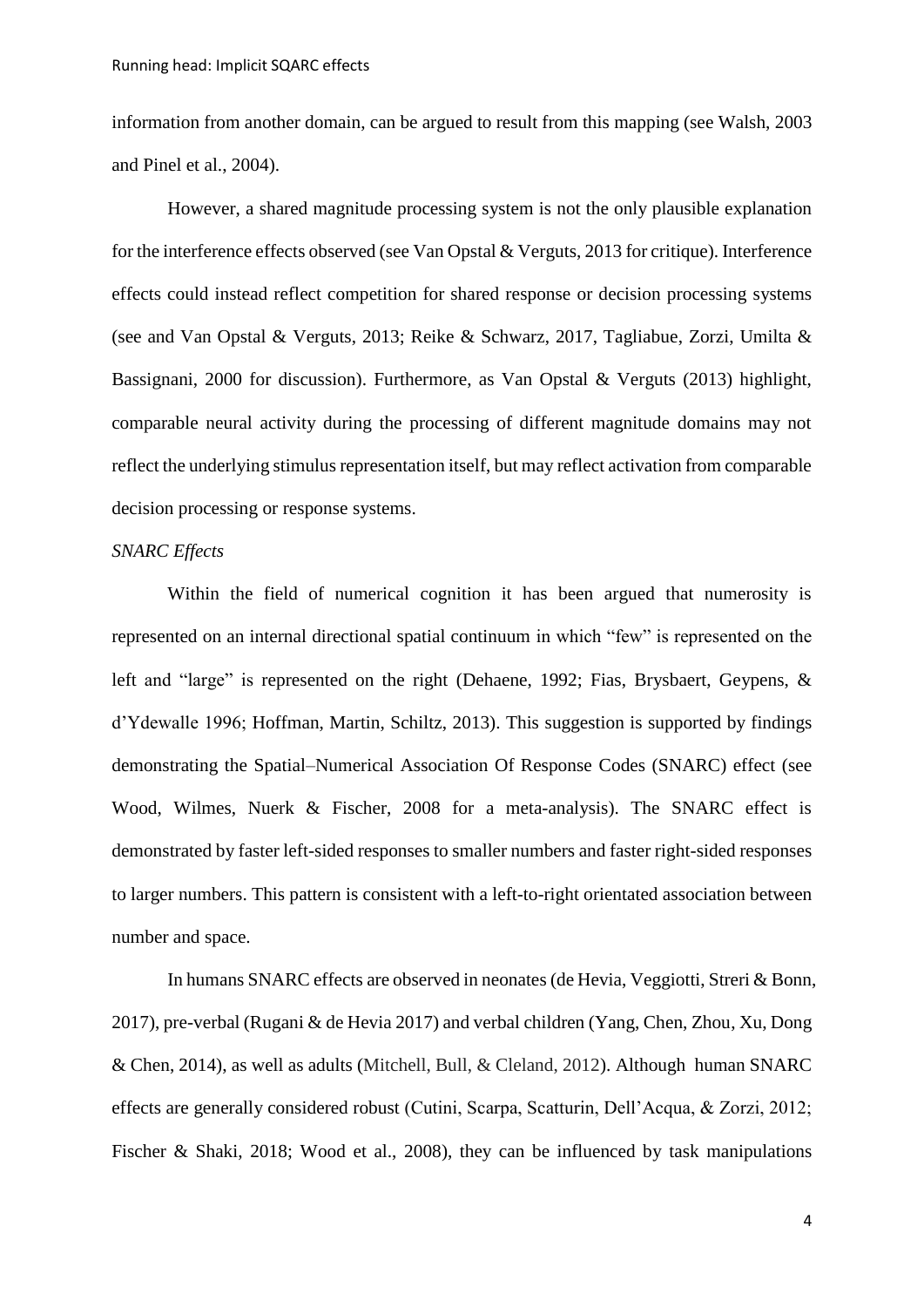(Fischer, Mills, & Shaki, 2010; Pfister, Schroeder, & Kunde, 2013). There is also limited evidence of SNARC-like effects in non-human animals (Rugani, Vallortigara, Priftis & Regolin, 2015), although this is debated (Drucker & Brannon, 2015). SNARC has been demonstrated cross-modally (e.g., for Arabic numbers, number words, auditory numbers, and canonical representations) (Mitchell et al., 2012; Nuerk, Wood, & Willmes, 2005) and occurs even when the numerical information presented is irrelevant or incidental to the task. For example, it occurs for parity judgements, phoneme monitoring, and judging shape orientation where irrelevant digits are presented inside the shape (e.g., Dehaene, et al., 1993; Fias et al., 1996; Fias, Lauwereyns, & Lammertyn, 2001; Mitchell, et al., 2012). SNARC has also been demonstrated cross-culturally (Gobel, Shaki & Fischer, 2011) with some studies suggesting that reading direction may influence the direction of the SNARC effect (Shaki, Fischer, & Petrusic, 2009) indicating a cultural basis for the effect. However, recent demonstrations of left-right SNARC effects in Hebrew speakers question this conclusion (Zohar-Shai, Tzelgov, Karni & Rubinsten, 2017).

Competing theories differ in their explanations of SNARC effects (see Fischer & Shaki, 2018, Moro, Dell'Acqua & Cutini, 2018 for discussion). Dehaene et al., (1993) proposed that numerosity is represented in semantic memory on a mental number line in which small is located on the left and large is located on the right. The number line is automatically activated when quantity is processed and SNARC effects result from congruency between the spatial location of a quantity on the number line and the spatial code of the response (i.e., left or right). Others suggest a response level account in which congruency in the long-term memory associations between the numerosity (e.g., small) and the response side (i.e., left) speeds responding (e.g., Fias, van Dijck & Gervers, 2011, Gervers, Verguts, Reynvoet, Caessens & Fias, 2006). Furthermore, it has recently been suggested that SNARC may be influenced by working memory encoding wherein the ordinal position in which stimuli are encoded into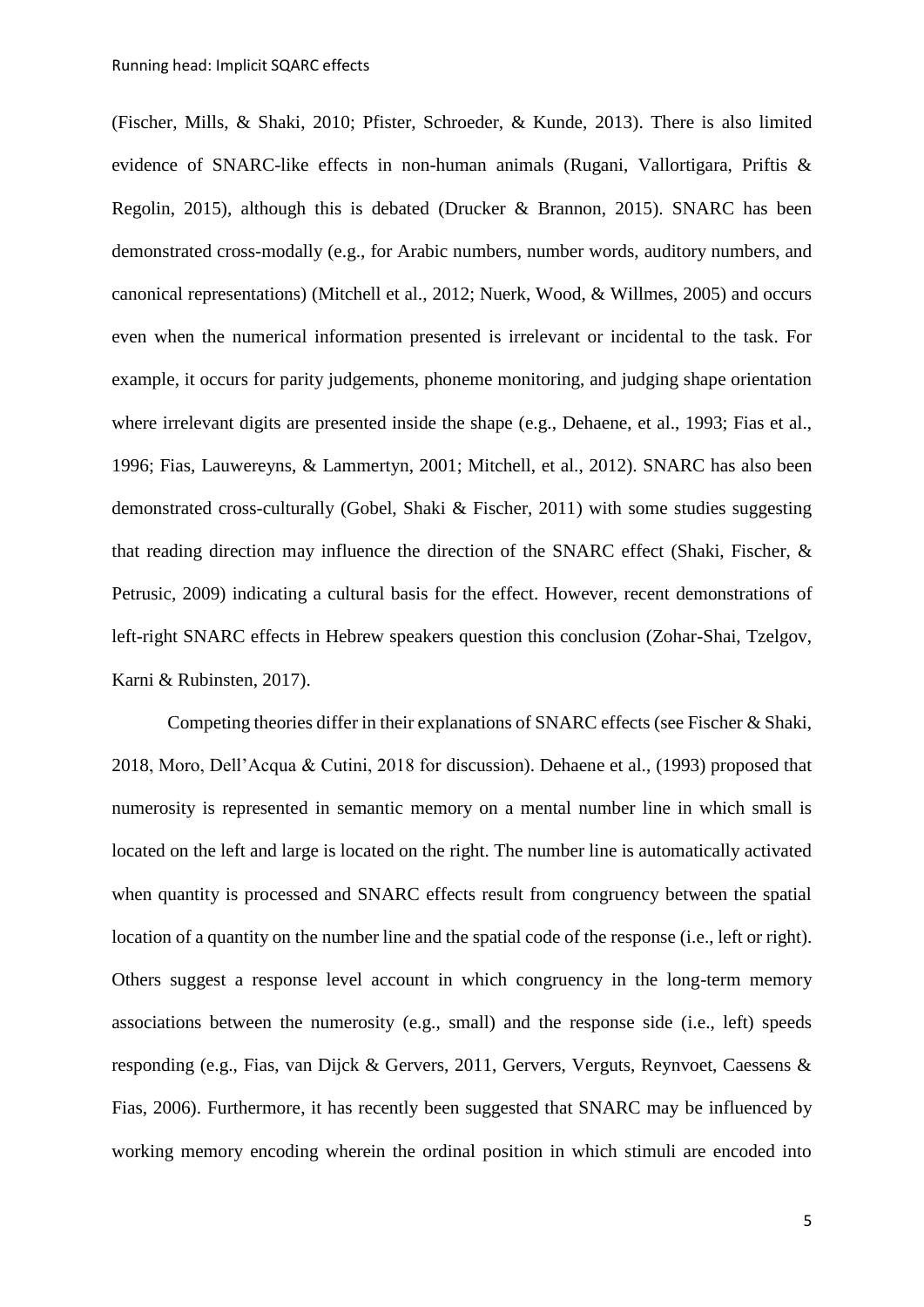working memory results in the spatial code upon which SNARC effects emerge (e.g., Dixon, 2017, van Dijck & Fias, 2011).

#### *SQARC Effects*

Given that ATOM suggests that different domains of magnitude share a common processing system (Bueti & Walsh, 2009; Walsh, 2003) it would be logical to suggest that *all magnitudes* are associated with a directional left to right spatial continuum. Indeed, Walsh (2003) identified "*Does the spatial numerical association of response codes generalize to other magnitudes?*" (p. 487) as a core question for future research. This widening of the SNARC effect to other domains of magnitude is often referred to as Spatial–Quantity Association Of Response Codes effects (SQARC). Although SQARC effects could be explained in terms of the shared *representation* of magnitude outlined within ATOM, they could also be consistent with a response code account (e.g., Fias et al., 2011, Gervers et al., 2006) with a range of quantities (e. g., physical extent, duration) having associations with spatial orientation.

SQARC effects have been demonstrated with stimuli varying in physical size and conceptual size (Ren, Nicholls, Ma & Chen, 2011; Sellaro, Treccani, Job & Cubelli, 2014). In both instances, faster left responses were associated with smaller sizes and faster right responses were associated with larger sizes. SQARC-like effects have also been demonstrated with changing stimulus luminance (Fumarola, Prpic, Da Pos, Murgia, Umilta & Agostini, 2014) and contrast (Ren et al., 2011). However, task-specific conditions appear to influence whether dark is located on the left or right of space. Furthermore, not all findings are consistent. For example, Bulf et al., (2014) found that luminance did not produce attentional shifts to the left or right sides of space in the same manner that spatial extent and number did. This led them to conclude that not all continuous dimensions are equally mapped onto space.

Behavioural findings are also suggest that time is associated with left-to-right spatial continuum (see Bonato, Zorzi & Umilta, 2012 for a review). Metaphorical representations of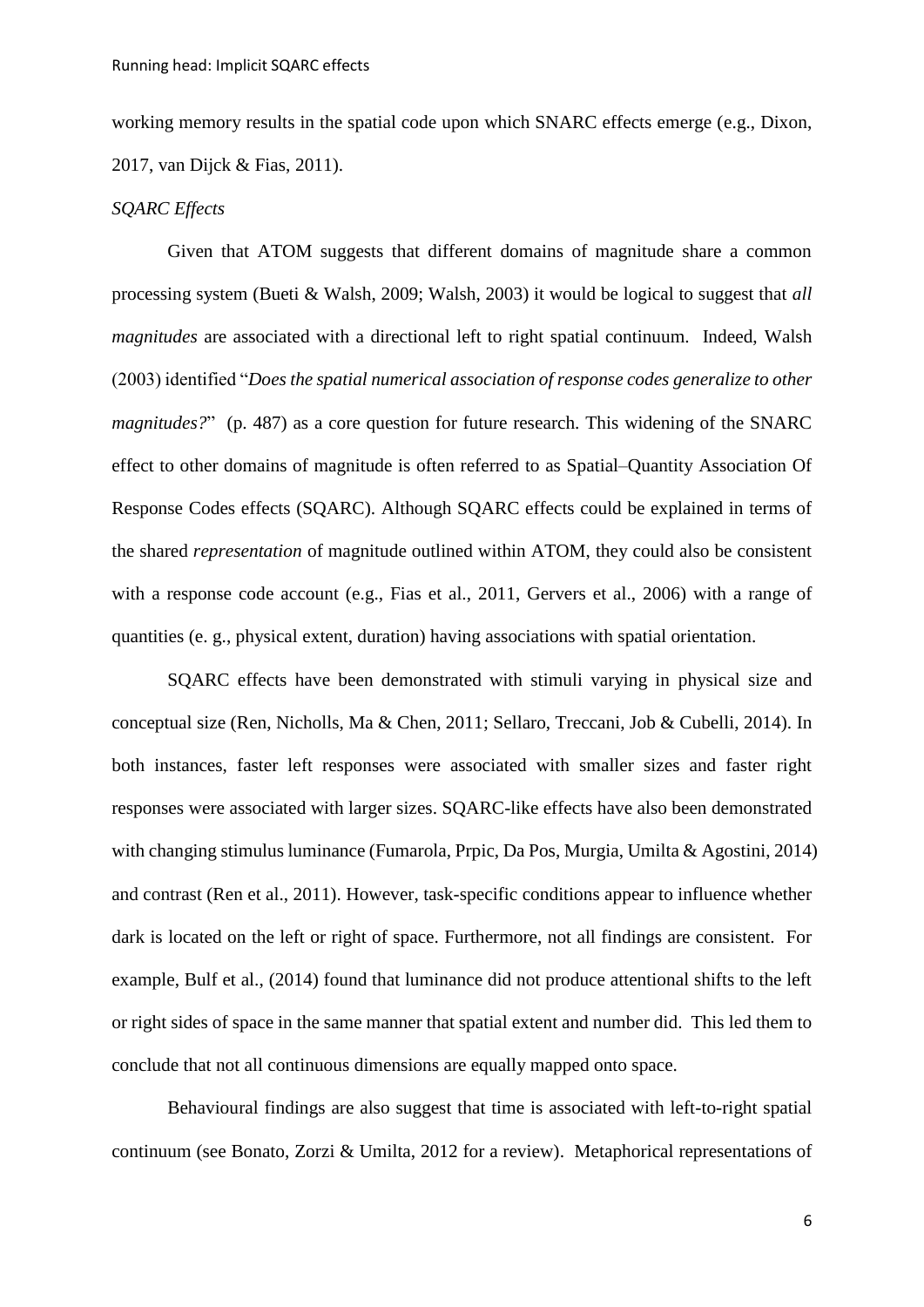time display spatial representations consistent with a left-right spatial continuum (Boroditsky & Gaby, 2010; Ouellet, Santiago, Funes Lupiáñez, 2010; Ouellet, Santiago, Israeli & Gabay, 2010; Santiago, Lupanez, Perez & Funes, 2007; Weger & Pratt, 2008) as do symbolic representations of time in musical notation (Prpic, Fumarola, De Tommaso, Luccio, Murgia, & Agostini, 2016). Furthermore congruency effects are evident when response or presentation duration is manipulated. Kiesel & Vierck (2009) used an odd/even parity judgement in which response duration was manipulated. Participants responded more quickly to smaller numbers when the required response key-press was short and more quickly to larger numbers when the required response key press was long. Vallesi, Binns & Shallice, (2008) and Vallesi, McIntosh & Stuss, (2011) asked participants to classify the length of a presented duration as short or long. In both studies, left sided responses were quicker in response to short durations and right sided responses are quicker in response to long durations.

SQARC effects are not consistently observed in infants. Although de Hevia et al., (2017) observed SNARC-like effects (i.e., small-left and large-right associations) for numerical information, they were not observed for duration or length. Similarly, Bulf, de Hevia and Cassia (2016) observed that, in 8 and 9 month old babies, attentional orientation could be cued to the left or the right by numerical information (few or many dots) but not size (large or small). Furthermore, spatial representations of duration appear absent in pre-schoolers, although they develop during the initial school years (Coull, Johnson & Droit-Volet, 2018; Tillman, Tulagan, Fukuda & Barner, 2018). This perhaps suggests that numerical processing has a privileged status at birth and that other magnitude domains may be "mapped on to this" during development (de Hevia et al., 2017).

## *The present study*

A key issue with existing literature on SQARC effects is that studies to date often involved the explicit presentation of magnitude information relevant to task completion (see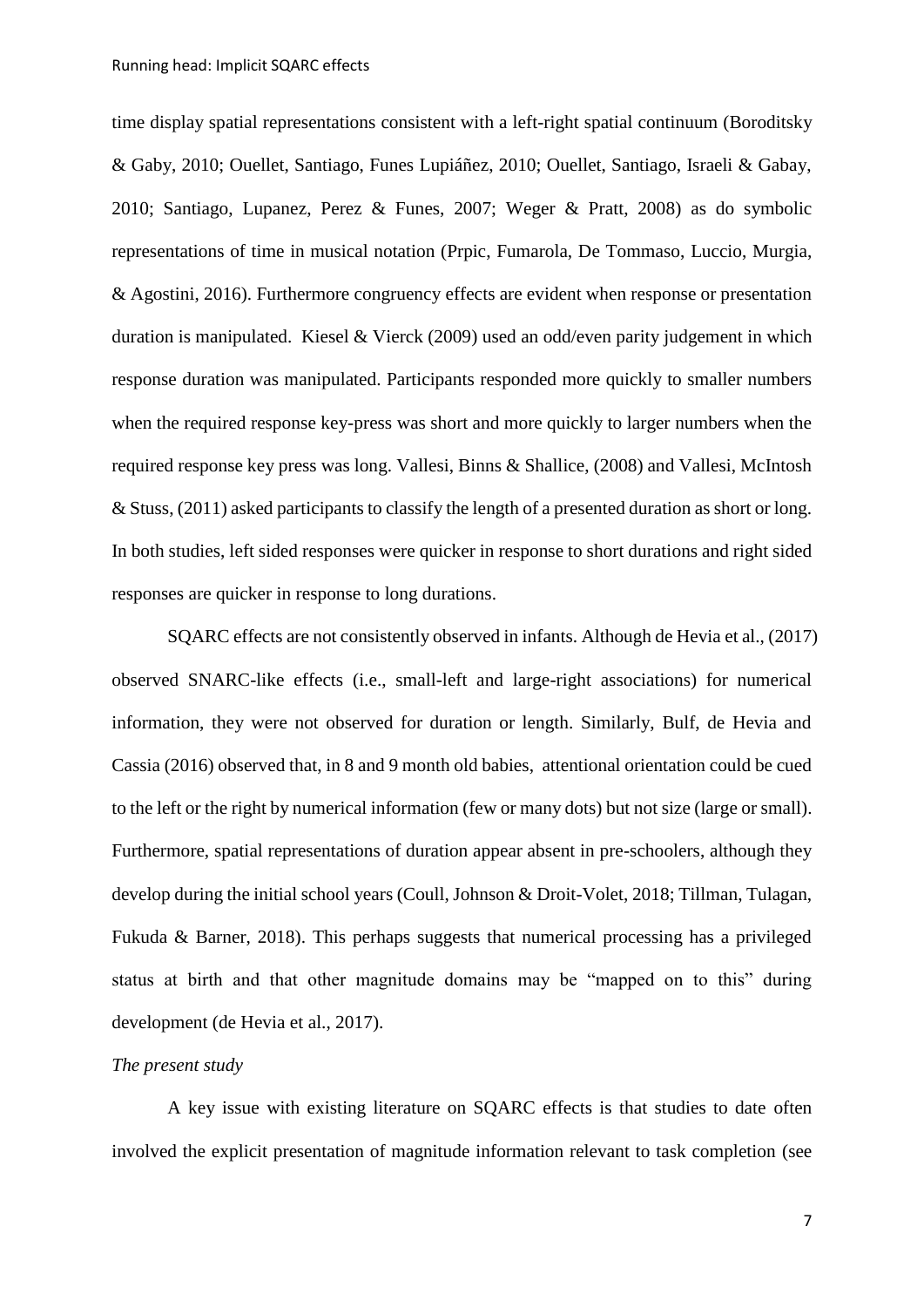Macnamara et al., 2018 for a review). For example, participants make decisions about, about time based verbs and adverbs rather than non-time associated stimulus features. This explicit presentation and processing of numerical information may therefore have triggered unintentional processing of the task-irrelevant dimension, contributing towards the SQARC effects observed (see Mitchell et al., 2012 for a discussion of the impact of explicit presentation). Where SQARC effects have been established using an implicit paradigm the effect sizes are smaller than those using an explicit paradigm (Macnamara et al., 2018). It is therefore important to establish whether SQARC effects are also present when task-irrelevant magnitude is presented (Mitchell et al., 2012).

The activation of SNARC using an implicit paradigm was examined by Mitchell et al., (2012). This study used a modified version of the neural-overlap paradigm developed by Fias et al., (2001) in which participants were asked to make judgements about the orientation of shapes. Task-irrelevant magnitude information was provided by manipulating the number of shapes in an array. Despite the number of the shapes presented being irrelevant to the orientation judgments, a SNARC effect was demonstrated; faster left responses were associated with small quantities and faster right responses were associated with large quantities. Therefore, whilst it is clear that SNARC effects can be elicited implicitly, it is unclear whether this is also true of SQARC effects.

The current studies used the same implicit paradigm as Mitchell et al., (2012) to test whether the presentation of task-irrelevant magnitude information could trigger a SQARC effect for physical extent (Experiment 1) and duration (Experiment 2) similar to the SNARC observed in Mitchell et al. (2012). In Experiment 1 we tested for SQARC effects for physical extent. The stimuli consisted of single triangles that varied in physical extent and were either pointing upwards or downwards. Participants had to judge the orientation of the triangle (pointing upwards or pointing downwards). If physical extent elicits a SQARC effect when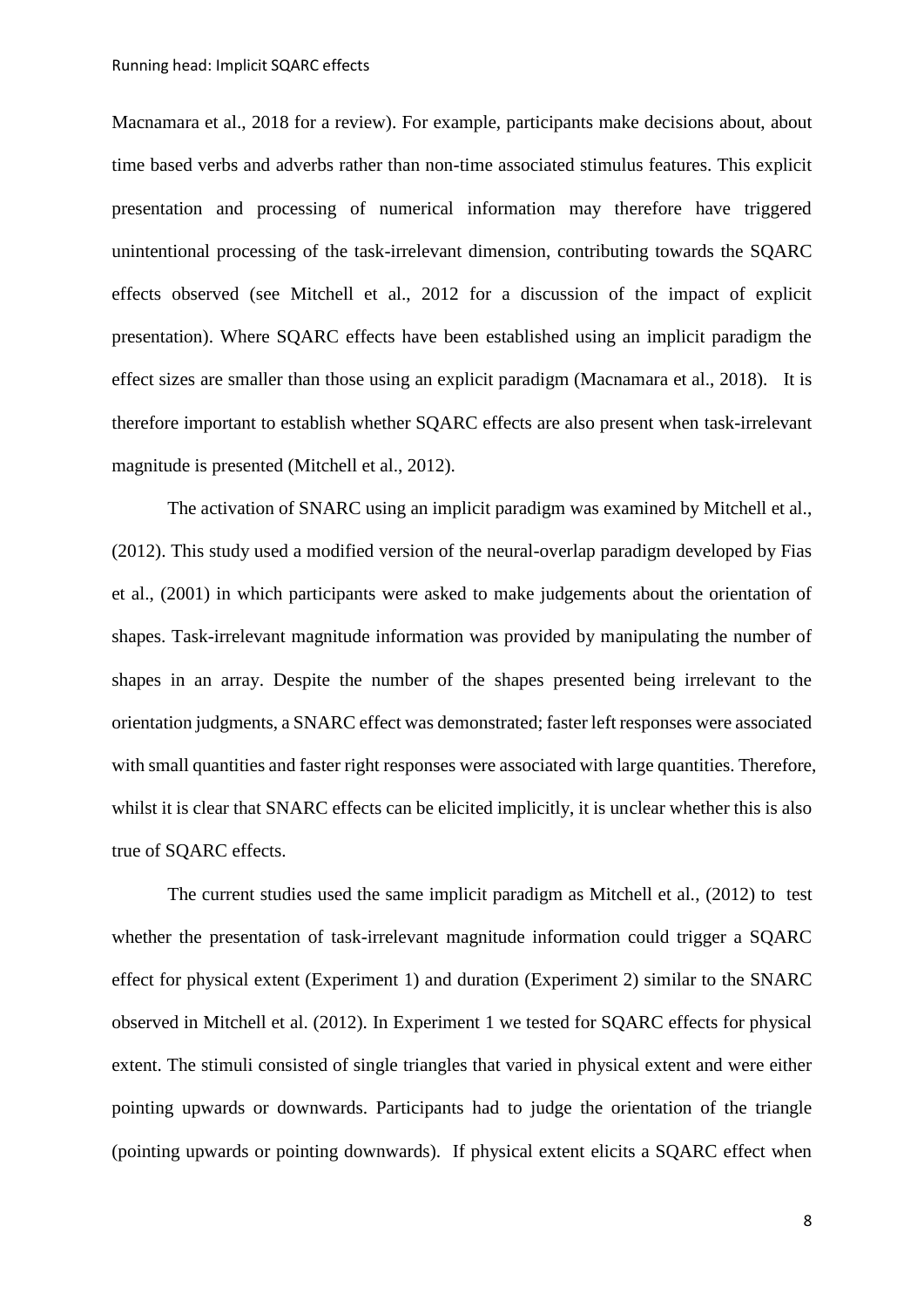quantity is irrelevant to the task, we would expect faster left responses to smaller stimuli and faster right responses to larger stimuli. In Experiment 2 we tested for a SQARC effect for duration. Participants were presented with a single triangle pointing either upwards or downwards. Duration was manipulated by varying the duration of the delay between the offset of the fixation cross and the presentation of the triangles display. Again, participants had to judge the orientation of the triangle. If duration elicits a SQARC effect when duration is irrelevant to the task, we would expect quicker left responses to short durations and quicker right responses to long durations. In both Experiment 1 and 2, participants also completed the implicit SNARC test, developed in Mitchell et al., (2012) to test whether we could replicate the SNARC effect they observed for number i.e., faster small-left large-right responses. The demonstration of implicit SQARC effects for duration and physical extent would support the argument that these quantities automatically trigger spatial associations in a similar manner that number automatically triggers spatial associations.

#### **Experiment 1**

#### **Method**

#### **Participants**

Twenty participants took part in the study (5 males, mean age 22.50, *SD =*7.75). All participants were between the ages of 18 and 65. Participants outside of this age range or with health conditions that impacted on their response times were excluded. The study was approved by Liverpool John Moores University Research Ethics Committee and all participants gave informed written consent. The study was conducted in accordance with the principles expressed in the [Declaration of Helsinki](https://www.wma.net/policies-post/wma-declaration-of-helsinki-ethical-principles-for-medical-research-involving-human-subjects/).

#### **Materials**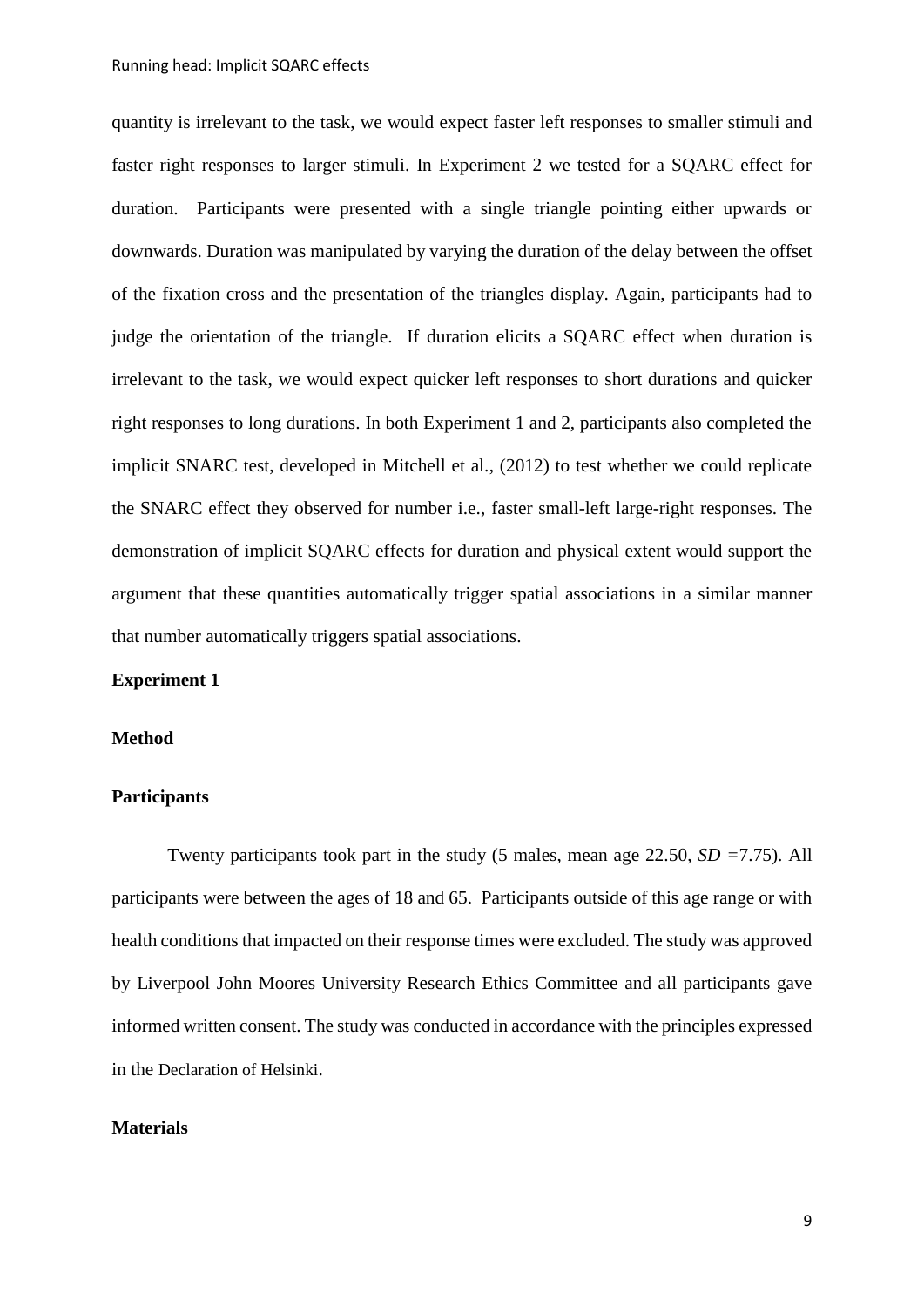The experiment was conducted using E-Prime2 software using a Dell Optiplex 5040 at a standardised screen resolution of 1600x900 pixels with a refresh rate of 60Hz and 32 bit colour quality. The stimuli were developed using Microsoft Publisher. The triangle or triangles were always presented in green (coded 362C in the PANATONE<sup>TM</sup> colour wheel).

#### **Procedure**

The basic experimental procedure was a replication of that used in Mitchell et al., (2012) in which participants made judgements about the orientation of triangles. Participants completed two tasks 1) a numerosity manipulation in which the number of triangles displayed varied between trials and 2) a physical extent manipulation in which a single triangle was displayed but its physical extent varied between trials. The order of these tasks was counterbalanced across participants.

*The numerosity manipulation*: At the start of the experiment participants were told that they would be presented with images of triangles and that their task was to indicate, as quickly and accurately as possible, the orientation of the triangles. The task instructions displayed were as follows: "Your task is to judge the orientation of the triangle. On each trial you should press the z/m key if you see an inverted triangle and the z/m key if you see an upright triangle." Participants responded using the Z and M keys on the keyboard and the response key was counterbalanced across participants.

At the start of each trial a fixation cross was presented for 1000ms. This was followed by a single array of triangles presented in the centre of the screen. The array contained 1, 2, 3, 4, 6, 7, 8, or 9 triangles. These array sizes were selected because Mitchell et al., (2012) successfully elicited SNARC effects using 1-9 items. All triangles in an array were presented in the same orientation; either upright or inverted. The array was presented until the participant responded (Z or M) to indicate orientation. An ISI of 1000ms was then interposed before the

10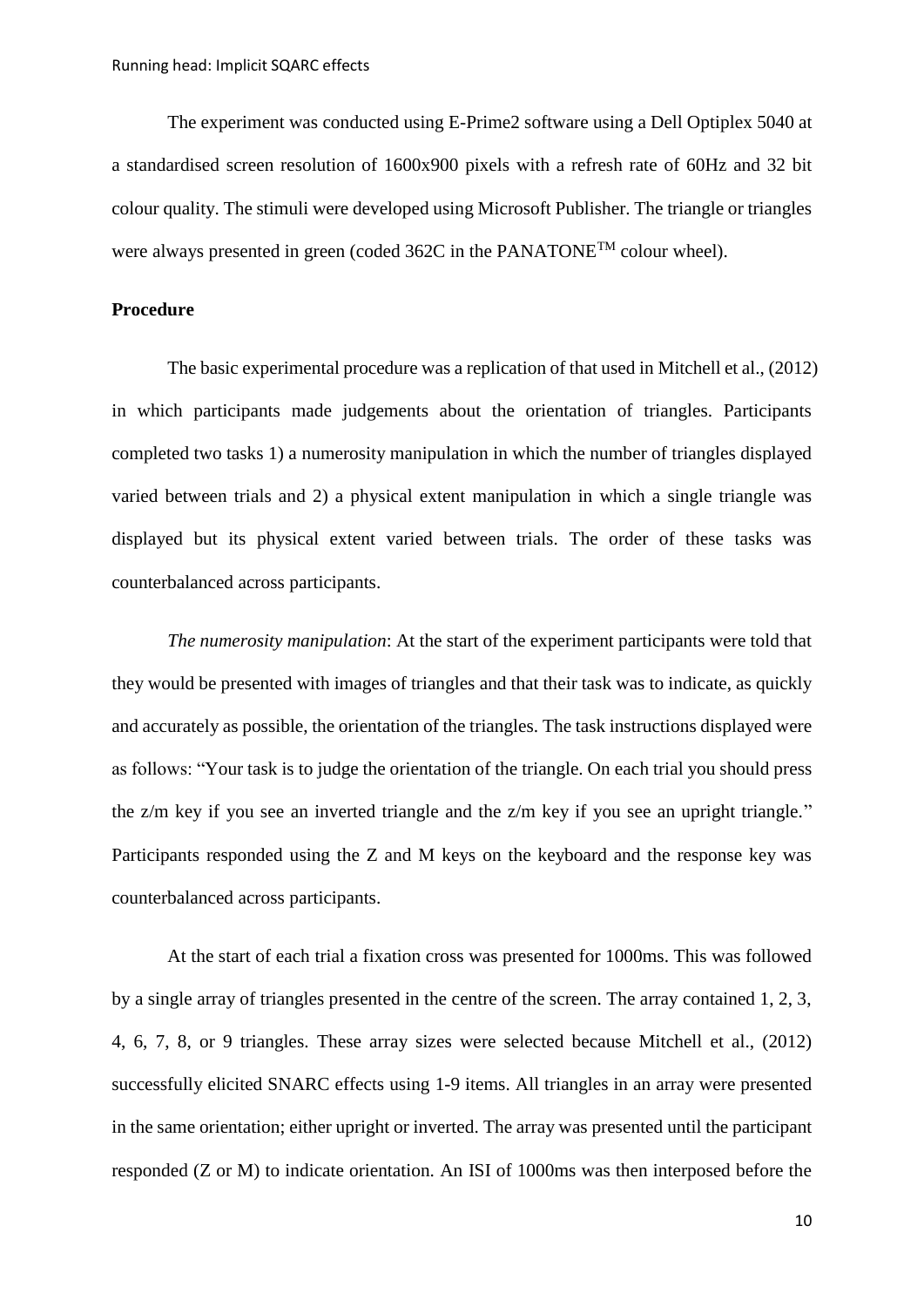next trial. Across trials, the total surface area of the triangle or triangles displayed remained constant (at  $4.5cm<sup>2</sup>$ ). So, for example, in trials with one triangle would be a single triangle of 4.5cm<sup>2</sup> whereas in trials with nine triangles each triangle would vary in size but subtend the same total surface area. The spatial location of the triangles varied between numerosities but was fixed within numerosities. See Figure 1 for schemata of trial structure.

Participants performed 16 training trials, in which performance feedback was provided. These trials were designed to ensure that the participant was familiar with the task and understood the correct response keys. Data from these trials was recorded but not analysed. Participants then completed 128 experimental trials, 8 for each numerosity with an inverted display and 8 for each numerosity with an upright display. The order of presentation was randomised by the computer for each participant. In experimental trials no performance feedback was provided.

*The physical extent manipulation:* the experimental procedure was identical to that used in the numersosity manipulation except that the stimuli was always a single isosceles triangle with the base and height of equal length. To provide a manipulation of physical extent, the length of the sides varied from trial to trial. There were eight different sizes of triangles with base and height lengths of 1, 2, 3, 4, 6, 7, 8 and 9 centimetres respectively.

[Insert Figure 1 about here]

## **Results**

Across manipulations, the presence of a significant influence of task-irrelevant magnitude on motor response time to stimulus orientation was captured using regression analysis. Response times for each numerosity display responded to with the left and right key were collated and the median response time calculated (correct responses only). The difference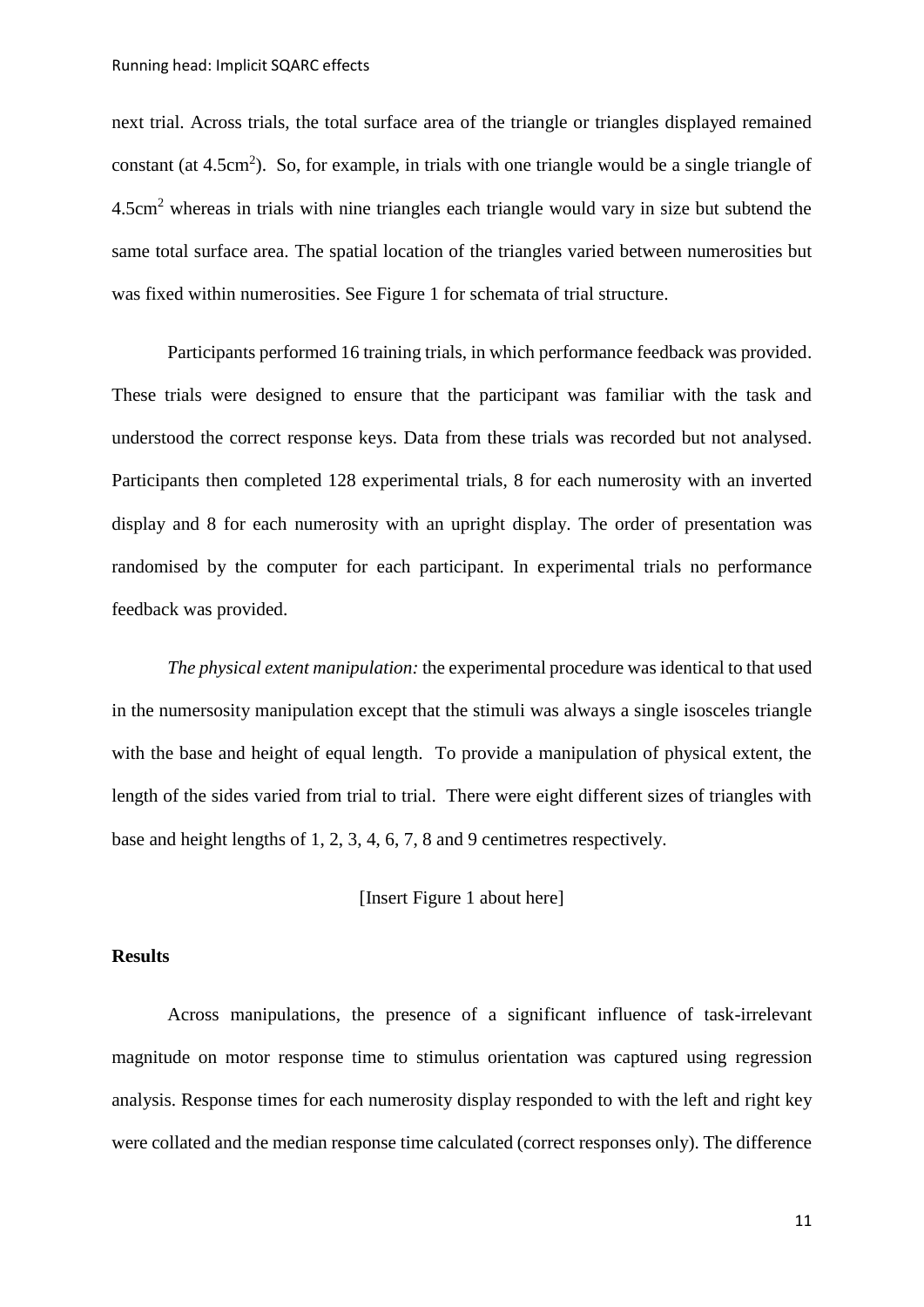in the time to respond to each numerosity display with the right and left hand was then calculated (right hand  $RT - left$  hand  $RT$ ). The nature of the SNARC and SOARC effect was captured by regression analyses (Lorch & Myers, 1990, Method 3; for a detailed discussion see Fias et al., 1996). A regression equation was computed for each participant, with array numerosity or stimulus size as the predictor variable (dependant on task condition) and RT difference as the criterion variable. The regression weight (standardised beta) was recorded for each participant, and one sample t-tests were conducted to determine whether the regression weight was significantly different from 0 (a flat line).

#### [Figure 2 about here]

## [Table 1 about here]

Table 1 shows mean reaction times, error rates and standardised beta weights for the numerosity and physical extent manipulations. Examination of Table 1 suggests that mean reaction times and error rates were similar across the two manipulations. This was confirmed by analysis using paired samples t-tests which showed no significant difference in error rates for the numerosity and physical extent manipulations,  $t(19) = 1.33$ ,  $p = .20$ . There was also no significant difference reaction times during the numerosity and physical extent manipulations,  $t(19) = .98, p = .34.$ 

Analysis of the standardised beta weights indicated that, for the numerosity manipulations, the standardised beta weight was  $-.23$  (SD = .29), with a negative slope which was significantly different from 0,  $t(19) = -3.51$ ,  $p = .002$  and indicative of a SNARC effect (see Figure 2). For the physical extent manipulations the mean standardised beta weight was - .16 (SD = .31), with a negative slope which was significantly different from  $0, t(19) = -2.38$ ,  $p = 0.03$  and indicative of a SQARC effect. Comparison of the mean standardised beta weights for number and physical extent showed no significant difference between the two,  $t(19) = .76$ ,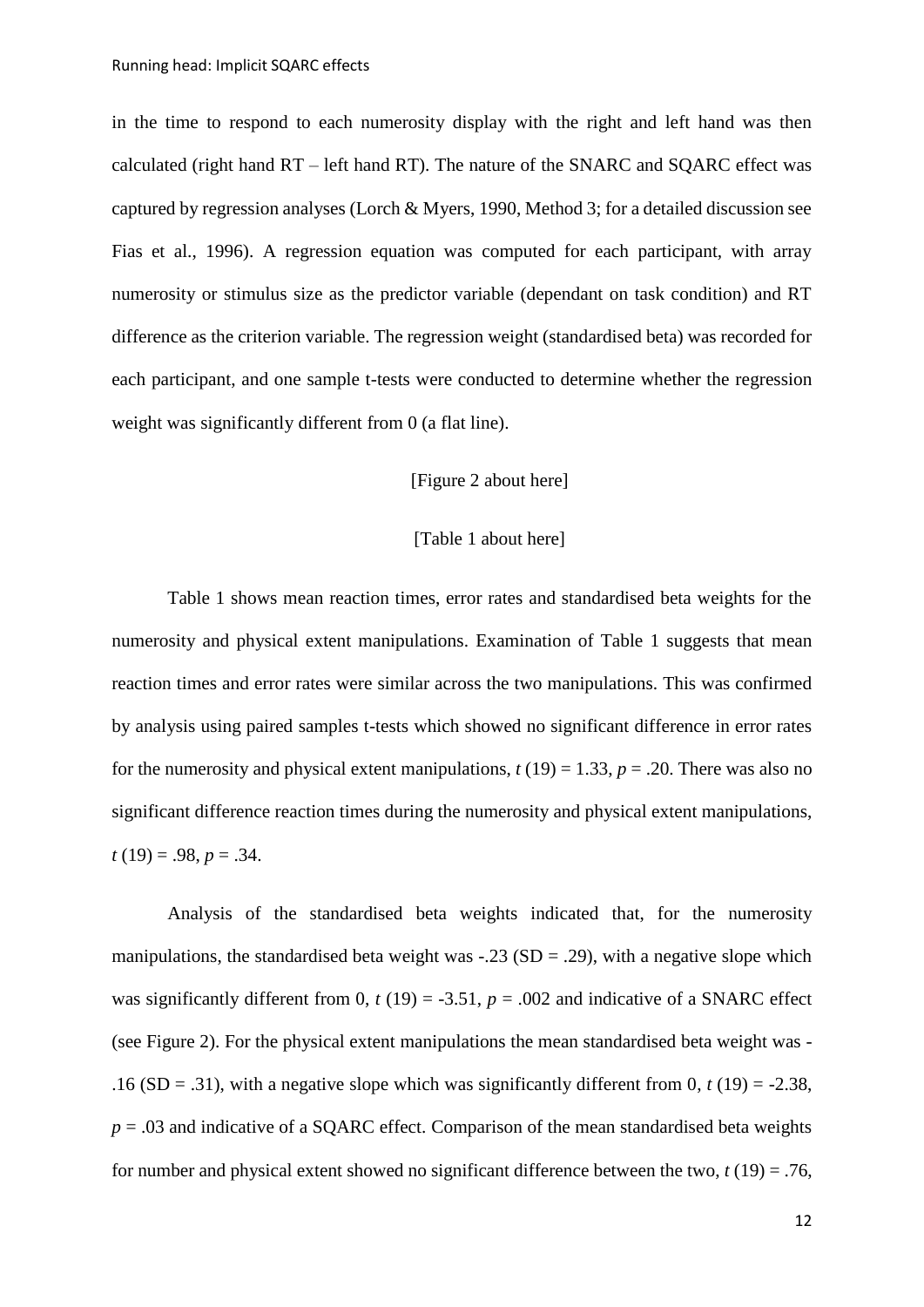$p = .45$ , suggesting the size of the SNARC and SQARC effects did not differ significantly between the modalities. However participants' beta weights for the numerosity manipulation was not correlated with their beta weights for the physical extent manipulation,  $r(18) = .22$ , *p*  $=.35.$ 

#### **Discussion**

The results of Experiment 1 confirm Mitchell et al's. (2012) observation that SNARC effects can be elicited when task-irrelevant numerical information is presented. They also extend this finding by demonstrating that SQARC effects can be observed when task-irrelevant physical extent information is presented. This suggests, that like number, physical extent is also represented on a spatial continuum in which small is represented on the left and large on the right.

## **Experiment 2**

Experiment 2 examined whether SQARC effects could also be observed for when taskirrelevant duration information is presented. Although SQARC like effects have previously been shown for duration (Vallesi et al., 2008; Vallesi et al., 2011) they have involved explicit classification of duration in that participants had to classify the presented durations as long or short. It is unclear whether SQARC effects for duration can be observed when the presented durations are task-irrelevant and duration classification is not a requirement of the task. To test this, we use a modified version of the paradigm used in Experiment 1; single triangles were presented in an upward or inverted orientation. Their presentation was preceded by a delay of or 100-900ms to provide implicit duration information. As in Experiment 1, participants were instructed to judge the orientation of the triangle. The presence of SQARC effects for taskirrelevant duration information would support the suggestion that duration processing automatically triggers spatial representations.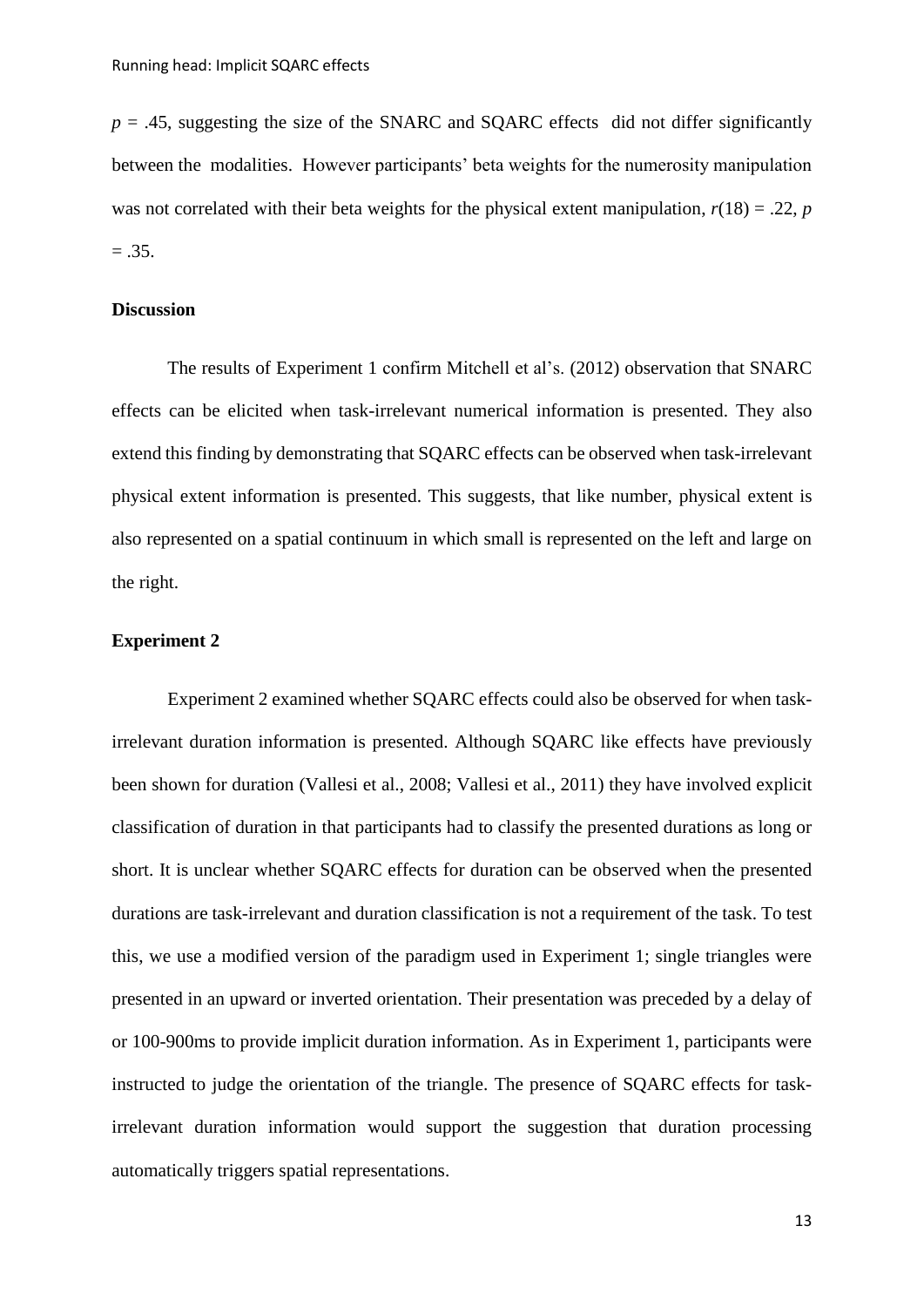## **Participants**

Twenty participants took part in the study (11 males, mean age 21.55, *SD =* 5.24). All participants were between the ages of 18 and 65. Participants outside of this age range or with health conditions that impacted on their response times were excluded. The study was approved by Liverpool John Moores University Research Ethics Committee and all participants gave informed written consent. The study was conducted in accordance with the principles expressed in the [Declaration of Helsinki](https://www.wma.net/policies-post/wma-declaration-of-helsinki-ethical-principles-for-medical-research-involving-human-subjects/).

## **Materials**

As in Experiment 1.

## **Procedure**

The basic experimental procedure was identical to that used in Experiment 1. Participants were informed that they would complete two tasks in which they needed to make judgements about the orientation of triangles: 1) a numerosity manipulation in which the number of triangles displayed varied between trials and 2) a duration manipulation in which the duration of the delay between the offset of the fixation cross and the presentation of the triangles varied from trial to trial. The order of these tasks was counterbalanced across participants.

*The numerosity manipulation:* The experimental procedure was identical to numerosity task in Experiment 1.

*The duration manipulation:* At the start of the task participants were told that they would be presented with images of a triangle and that their task was to indicate, as quickly and accurately as possible, the orientation of the triangle. Participants responded using the Z and M keys on the keyboard and the response key was counterbalanced across participants.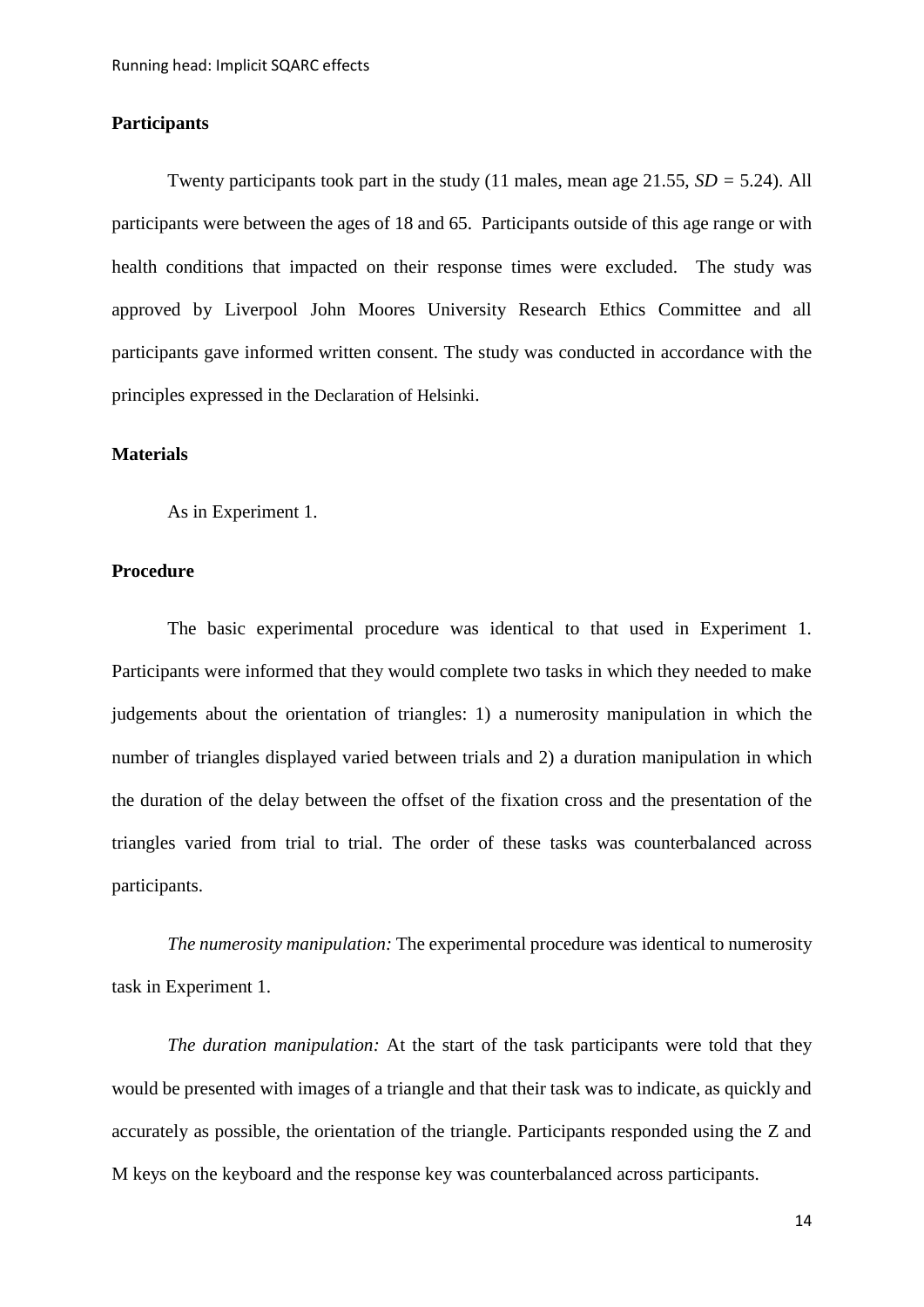At the start of each trial a fixation cross was presented for 1500ms. This was followed by a blank screen presented for either 100, 200, 300, 400, 600, 700, 800 or 900ms. This was followed by the presentation of a single isosceles triangle, with a base and height of 3 centimetres, located in the centre of the screen, in either an upright or inverted orientation. The triangle was presented until the participant responded (Z or M) to indicate orientation. An ISI of 1000ms was then interposed before the next trial. Participants completed 16 training trials to familiarise themselves with the experimental procedure. Feedback was provided during the training trials. They then completed 128 experimental trials during which no feedback was provided. Only data from the experimental trials was analysed. See Figure 2 for schematic diagram of the method.

[Insert Figure 2 about here]

## **Results**

As in Experiment 1, individual regressions were conducted for each participants and each task. Standardised beta weights were then analysed to assess for SNARC and SQARC effects.

[Table 2 about here]

#### [Figure 4 about here]

Table 2 shows mean reaction times, error rates and standardised beta weights for the numerosity and duration tasks. Examination of Table 2 suggests that mean reaction times and error rates were similar across the two tasks. This was confirmed by analysis using paired samples t-tests which showed no significant difference in error rates for the numerosity and duration,  $t(19) = 1.18$ ,  $p = .25$ . There was also no significant difference in the reaction times for the numerosity and duration tasks,  $t(19) = .1.24$ ,  $p = .23$ .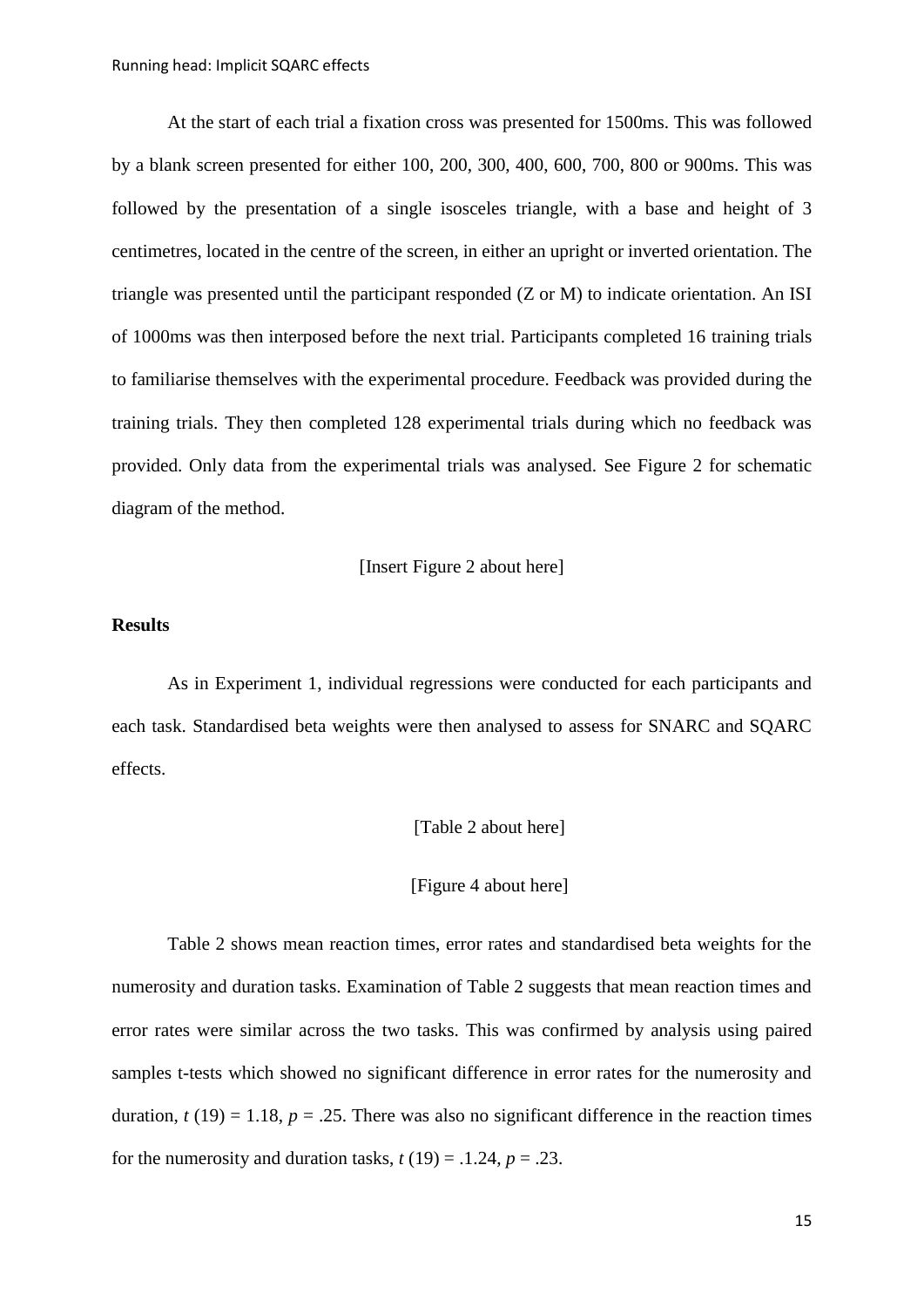Analysis of the standardised beta weights indicated that, for the numerosity manipulation, the standardised beta weight was  $-.23$  (SD = .41), with a negative slope which was significantly different from 0,  $t(19) = -2.49$ ,  $p = .02$  and indicative of a SNARC effect. For the duration manipulation the mean standardised beta weight was -.19 ( $SD = .39$ ), with a negative slope which was significantly different from 0,  $t(19) = -2.23$ ,  $p = .038$  and also indicative of a SQARC effect. Comparison of the mean standardised beta weights for number and duration showed no significant difference between the two,  $t(19) = .24$ ,  $p = .81$ , suggesting the physical extent of the effect did not differ between the modalities. However participants' beta weights for the numerosity manipulation was not correlated with their beta weights for the physical extent manipulation,  $r(18) = -.30$ ,  $p = .20$ .

#### **Discussion**

The results of Experiment 2 show a SQARC effect for duration can be elicited when task-irrelevant duration information is presented. This suggests that like number, implicit duration processing can trigger spatial representations in which short is represented on the left and long is represented on the right.

## **General Discussion**

The study aimed to replicate Mitchell et al.'s (2012) finding that task-irrelevant numerosity variation generates a SNARC effect during an orientation task, and furthermore extend these findings by determining whether task-irrelevant duration and physical extent information generates a SQARC effect.. Mitchell et al.'s findings were replicated as smaller numbers of shapes were associated with faster left-sided responses whereas larger numbers were associated with faster right-sided responses. The results also indicated that SQARC effects were generated when task-irrelevant information varied in terms of physical extent and pre-stimulus presentation duration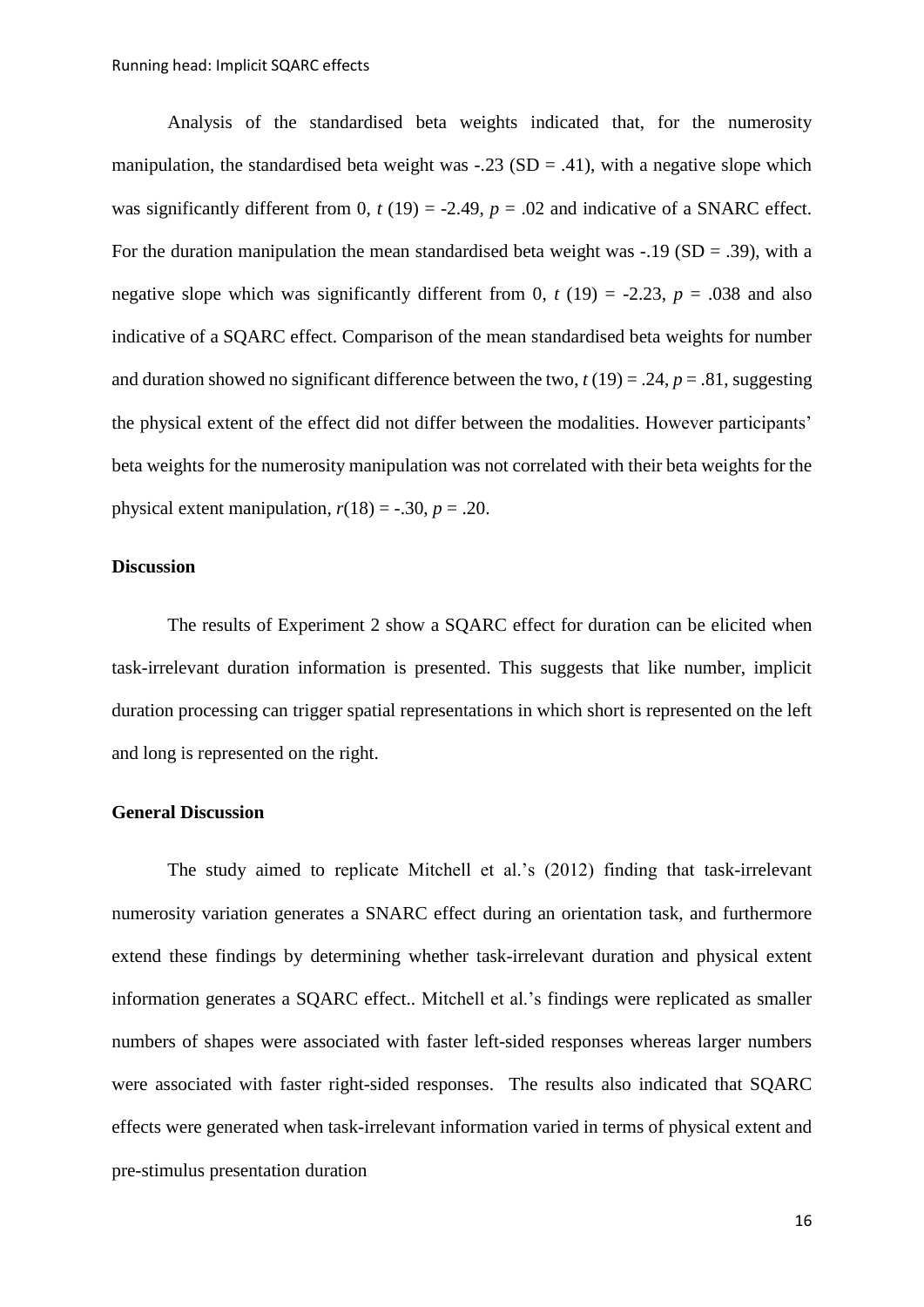The findings for physical extent are consistent with those of Ren et al., (2011) who demonstrated a SQARC for physical extent when participants were asked to make explicit magnitude judgements (i. e., they were asked to indicate which of two circles was larger). These results extend Ren et al.'s findings by demonstrating that a SQARC effect is triggered by physical extent even when it is irrelevant to the task performed. This is consistent with the argument that the spatial association with physical extent is triggered automatically even if there is no conscious plan to analyse this information.

The findings for duration are consistent with studies showing spatial mapping for metaphorical representations of time (e.g., past and future) (Boroditsky & Gaby, 2010; Ouellet et al., 2010; Ouellet et al., 2010; Santiago, et al., 2007; Weger & Pratt, 2008), with studies that have demonstrated spatial mappings when participants engage in the classification of presented durations (Vallesi et al., 2008; Vallesi et al., 2011) and with neuropsychological studies showing that left-hemispatial neglect patients have difficulties representing "past" on mental time lines (Saj, Fuhrman, Vuilleumier & Boroditsky, 2013). Together, these findings suggest that spatial associations are generated both by durations that are perceived and by durations that are generated by particular response type.

Together, the presence of SNARC and SQARC effects for number, physical extent and duration suggests that both continuous and discontinuous domains of magnitude can trigger the generation of directional (left-right) spatial continuum, even when the quantity presented is incidental to the task. These findings are consistent with the suggestion that different domains of magnitude share a common underlying processing system (Walsh, 2003), which can be activated implicitly rather than explicitly. If this theoretical account is accepted numerosity, physical extent and duration trigger the activation of a common spatial magnitude system that facilitates left-sided responses when small and right-side responses when large. However, they could also be accounted for by shared response systems (see Daar & Pratt, 2008,Van Opstal &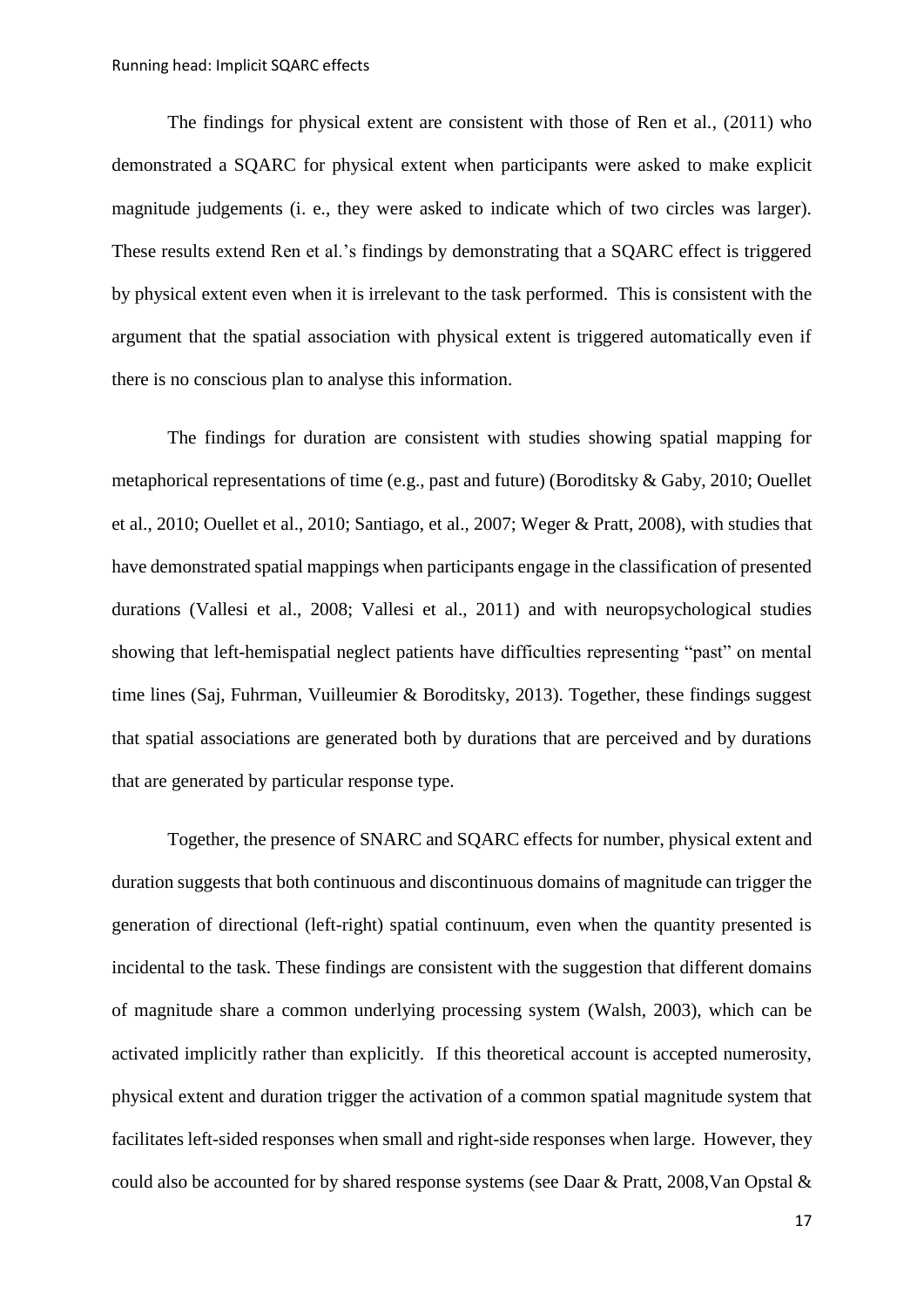Verguts, 2013; Reike & Schwarz, 2017, Tagliabue et al., 2000). If a response system account is accepted smaller and larger numerosity, physical extent and duration are associated with left *responses* and larger with right *responses*. Such pre-existing response associations could produce the pattern of findings we report. The origins of SNARC and SQARC effects therefore remains controversial.

When considering the findings three key methodological issues must be acknowledged. First, we controlled for total physical extent in our numerosity manipulation. This meant that although the total shaded area was constant across numerosity trials, the physical extent of the individual triangles was inversely related to the number of triangles presented. This *may* have reduced the magnitude of the SNARC effect as the physical extent of the *individual* triangles was smaller in the more numerous numerosity trials. Future studies would need to investigate whether the SNARC effect is facilitated when *individual* shape area, rather than total area is kept constant. Second we used fixed arrays for all trials with the same numerosity. So, for example, the position of the triangles in all trials with a numerosity of three was constant. Although unlikely, it is possible that the fixed arrays may have influenced the size of the SNARC effect. Replicating the findings with the arrays being randomly generated would further strengthen the conclusions. Third, participants experienced two manipulations (in Experiment 1 physical extent and numerosity and in Experiment 2 duration and numerosity). Task order was counterbalanced so it is therefore unlikely that the SQARC effects identified in the physical extent and duration manipulations are influenced by the numerosity manipulation. However it would be interesting to replicate the study with participants experiencing a single manipulation to further investigate the robustness of the implicit SQARC effects.

These findings suggest that the presentation of number, physical extent and duration information all implicitly trigger spatial associations in adults even when they are not directed

18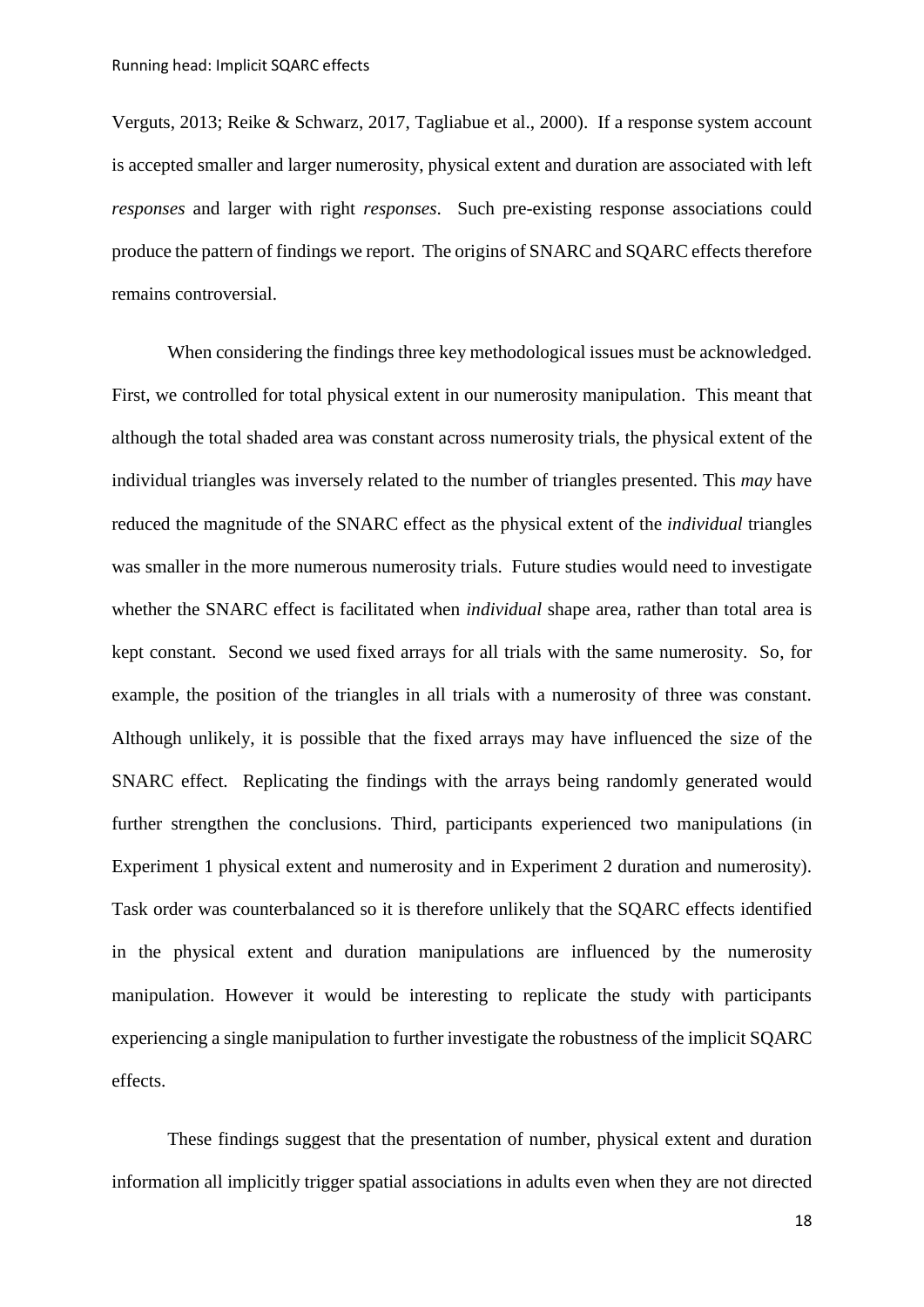to focus on them and they do not need to be processed for successful task completion. However, three core issues require further investigation. The first is the developmental time course over which these spatial associations develop. de Hevia et al., (2017) reported evidence of nonsymbolic SNARC effects in neonates, before the emergence of similar SQARC effects for length and duration. It may therefore be that SNARC effects develop first, and that spatial associations for symbolic numbers and other magnitudes (such as duration, physical extent and length) are parasitic on pre-existing spatial associations for non-symbolic magnitudes. To test this hypothesis longitudinal studies tracing the development of SNARC and SQARC effects from infancy through the early years of formal schooling are required.

The second issue is the extent that the position of magnitudes is flexible and updated dependent on their relative magnitude when compared to recently perceived stimuli. Recent findings suggest that SNARC effects are disrupted with working memory load [\(Herrera et al.,](https://www.sciencedirect.com/science/article/pii/S0010027710003057#b0080)  [2008,](https://www.sciencedirect.com/science/article/pii/S0010027710003057#b0080) [van Dijck et al., 2009,](https://www.sciencedirect.com/science/article/pii/S0010027710003057#b0135) van Dijck & Fias, 2011). These findings are consistent with the spatial associations between number and space being constructed within working memory as the stimuli are perceived. Further studies examining the extent that working memory load disrupts SQARC effects will inform our understanding of whether SQARC effects stem from a fixed internal spatial representation of magnitude or are flexibly constructed within working memory in response to the stimuli perceived.

The third issue is the extent that individual differences in SNARC and SQARC effects are related. If the effects emerge from common underlying processing system (Walsh, 2003) then one would expect individual differences in the effects to be correlated. Although SNARC and SQARC effects were evident in all three magnitudes (numerosity, duration and physical extent) in our study, individual differences in SQARC and SQARC effects did not correlate at a statistically significant level. Our sample is too small to confidently conclude that individual differences in such effects are unrelated. Therefore, investigating the relationships between

19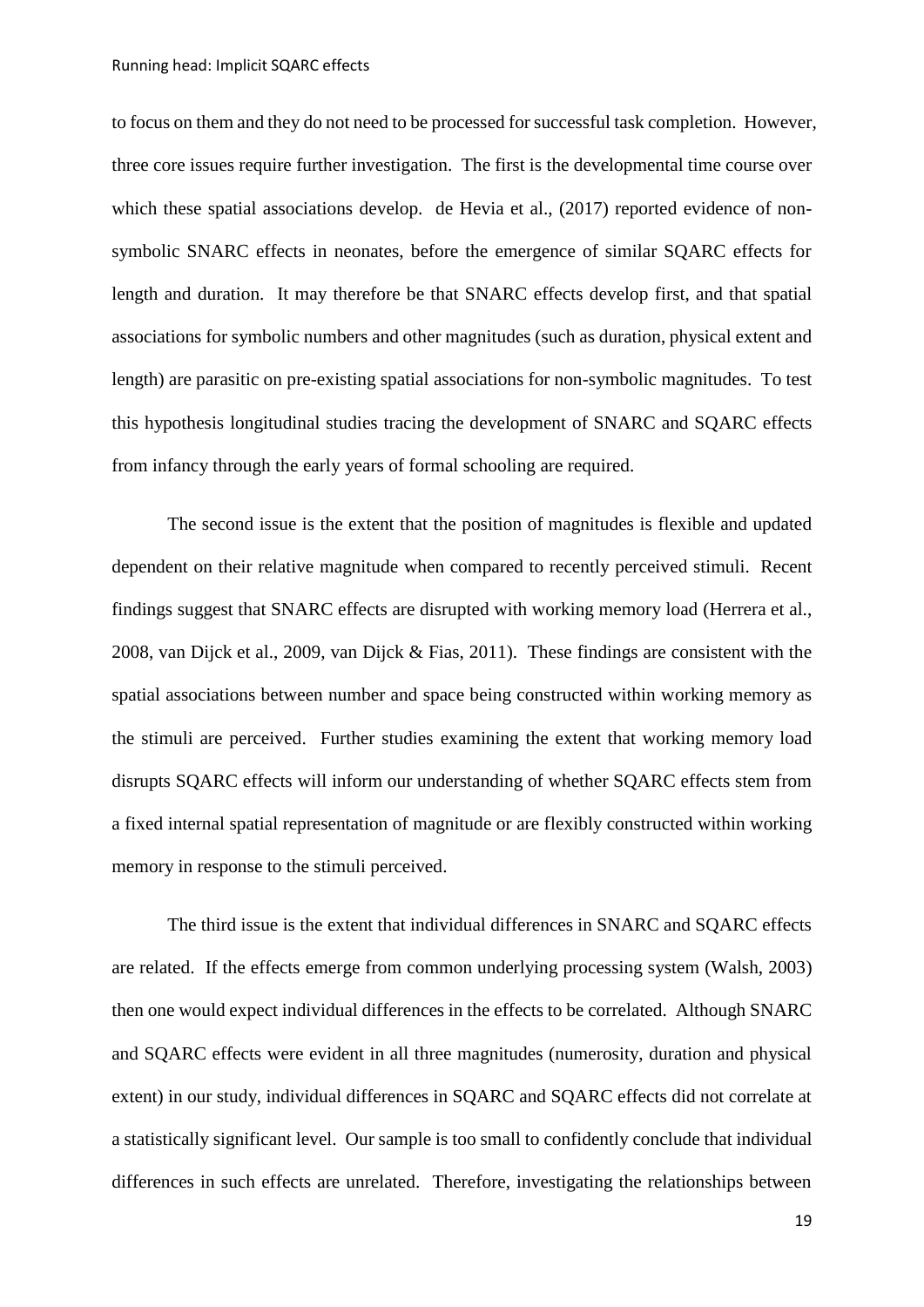individual differences in such effects in larger and more powerful samples is an important avenue for future research. Such research will further inform our understanding of the extent that they stem from a core underlying numerosity system or different coding networks *(*see Georges, Hoffmann, Schiltz, 2017; Schroeder, Nuerk, & Plewnia, 2017 for a discussion).

In summary, these results suggest that the perception of numerosity, physical extent and duration triggers an internal spatial association even when the task does not demand that the quantity information is analysed or retained.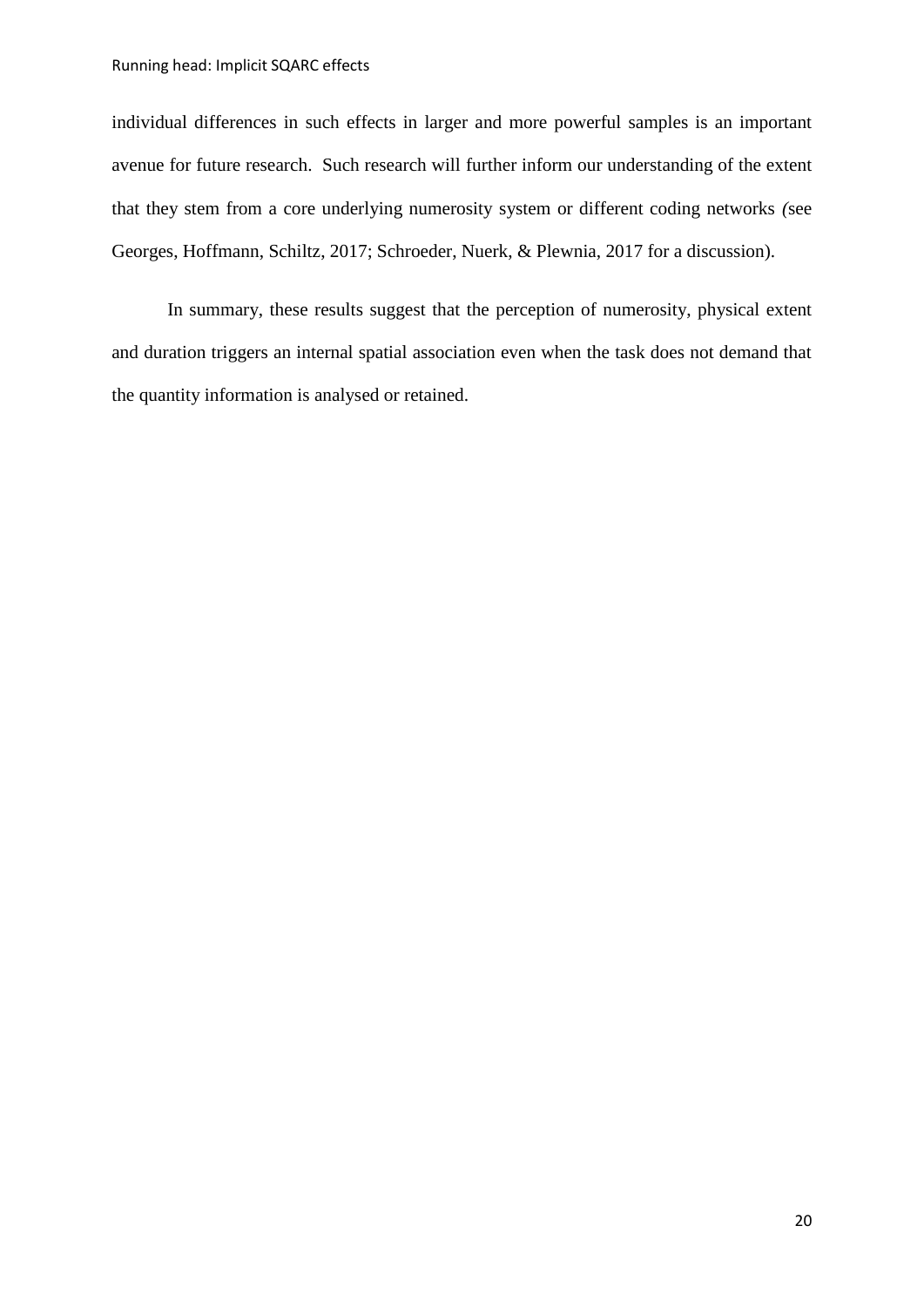## **References**

- Bonato, M., Zorzi, M., & Umilta`, C. (2012). When time is space: Evidence for a mental time line. *Neuroscience and Biobehavioral Reviews, 36*, 2257–2273.
- Boroditsky, L., & Gaby, A. (2010). Remembrances of times East: absolute spatial representations of time in an Australian aboriginal community. *Psychological Science*, *21*(11), 1635-1639.
- Bueti, D., & Walsh, V. (2009). The parietal cortex and the representation of time, space, number and other magnitudes*. Philosophical Transactions of the Royal Society B-Biological Sciences, 364*(1525), 1831-1840.
- Bulf, H., Macchi Cassia V., de Hevia, M. D. (2014). Are Numbers, Physical extent and Brightness Equally Efficient in Orienting Visual Attention? Evidence from an Eye-Tracking Study. *PLoS ONE 9*(6): e99499. doi:10.1371/journal.pone.0099499
- Bulf, H., de Hevia, M. D., & Macchi Cassia, V. (2016). Small on the left, large on the right: Numbers orient visual attention onto space in preverbal infants. *Developmental Science*, *19*(3), 394-401.
- Coull, J. T., Charras, P., Donadieu, M., Droit-Volet, S., & Vidal, F. (2015). SMA selectively codes the active accumulation of temporal, not spatial, magnitude. *Journal of Cognitive Neuroscience, 27,* 2281-2298.
- Coull, J. T., Johnson, K. A., & Droit-Volet, S. (2018). A mental timeline for duration from the age of 5 years old. *Frontiers in Psychology*, *9*, 1155.
- Cutini, S., Scarpa, F., Scatturin, P., Dell'Acqua, R., & Zorzi, M. (2012). Number–space interactions in the human parietal cortex: Enlightening the SNARC effect with functional near-infrared spectroscopy. *Cerebral Cortex*, *24*(2), 444-451.
- Daar, M. & Pratt, J. (2008). Digits affect actions: The SNARC effect and response selection. *Cortex*, *44*(4), 400-405.
- De Corte, B. J., Navarro, V. M., & Wasserman, E. A. (2017). Non-cortical magnitude coding of space and time by pigeons. *Current Biology*, *27*(23), R1264-R1265.
- Dehaene, S. (1992). Varieties of numerical abilities. *Cognition, 44,* 1–42.
- Dehaene, S., & Brannon, E. (2011). *Space, time and number in the brain: Searching for the foundations of mathematical thought*. Academic Press.
- Dehaene, S., Piazza, M., Pinel, P, & Cohen, L. (2003). Three parietal circuits for number processing. *Cognitive Neuropsychology,* 20, 487-506.
- Dehaene, S., Bossini, S., & Giraux, P. (1993). The mental representation of parity and number magnitude. *Journal of Experimental Psychology: General, 122,* 371–396.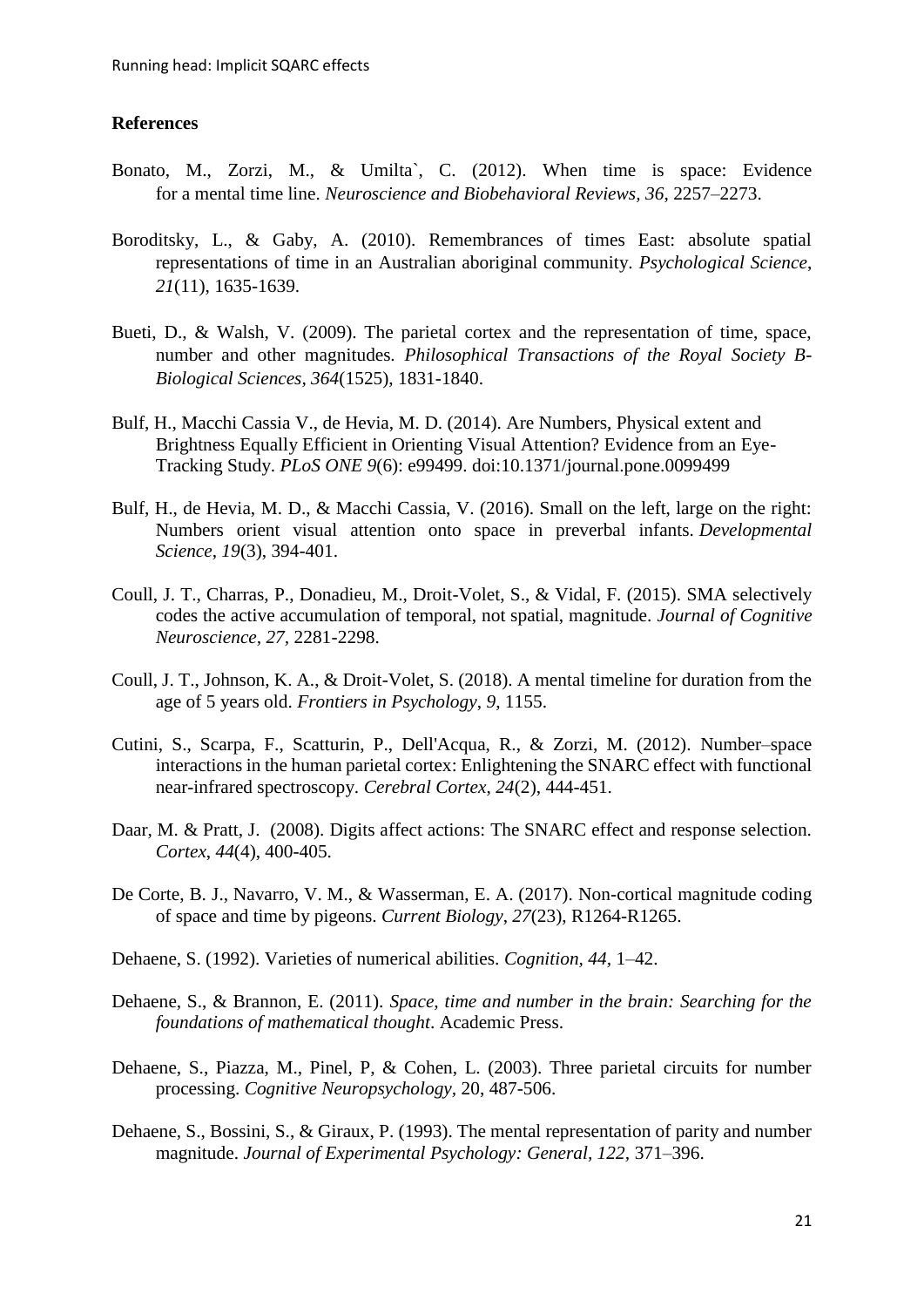- de Hevia, M. D., Izard, V., Coubart, A., Spelke, E. S., & Streri, A. (2014). Representations of space, time, and number in neonates. *Proceedings of the National Academy of Sciences*, 201323628.
- de Hevia, M. D., Veggiotti, L., Streri, A., & Bonn, C. D. (2017). At birth, humans associate "few" with left and "many" with right. *Current Biology*, *27*(24), 3879-3884.
- Dixon, P. (2017). Episodic retrieval and the SNARC effect. *Psychonomic Bulletin & Review*, *24*(6), 1943-1948.
- Dormal, V., & Pesenti, M. (2012). Processing magnitudes within the parietal cortex. In A. Costa, & E. Villalba (Eds.), *Horizons in Neuroscience Research* (Vol.8). pp. 107-140. Nova Science Publishers: New-York.
- Droit-Volet, S., Clément, A., & Fayol, M. (2008). Time, number and length: Similarities and differences in discrimination in adults and children. *Quarterly Journal of Experimental Psychology*, *61*(12), 1827-1846.
- Droit-Volet, S. (2013). Emotion and magnitude perception: number and length bisection. *Frontiers in Neurorobotics*, *7*(24), 10.
- Droit-Volet, S. (2010). Speeding up a master clock common to time, number and length?. *Behavioural Processes*, *85*(2), 126-134.
- Drucker, C. B. & Brannon, E. M. (2015). Commentary on: "Number-space mapping in the newborn chick resembles humans' mental number line". *Frontiers in Psychology*, 6 (352) DOI: [10.3389/fpsyg.2015.00352](https://doi.org/10.3389/fpsyg.2015.00352)
- Feigenson, L. (2007). The equality of quantity. *Trends in Cognitive Science, 11,* 185-187.
- Fias, W., Brysbaert, M., Geypens, F., & d'Ydewalle, G. (1996). The importance of magnitude information in numerical processing: Evidence from the SNARC effect. *Mathematical Cognition, 2,* 95–110.
- Fias, W., Lauwereyns, J., & Lammertyn, J. (2001). Irrelevant digits affect the feature-based attention depending on the overlap of neural circuits. *Cognitive Brain Research, 12,* 415– 423.
- Fias, W., van Dijck, J. P., & Gevers, W. (2011). How is number associated with space? The role of working memory. In *Space, time and number in the brain* (pp. 133-148).
- Fischer, M. H. & Samuel S. (2014). Spatial associations in numerical cognition From single digits to arithmetic, *The Quarterly Journal of Experimental Psychology*, 67:8, 1461-1483, DOI: [10.1080/17470218.2014.927515](https://doi.org/10.1080/17470218.2014.927515)
- Fumarola, A., Prpic, V., Da Pos, O., Murgia, M., Umiltà, C., & Agostini, T. (2014). Automatic spatial association for luminance. *Attention, Perception, & Psychophysics*, *76*(3), 759- 765.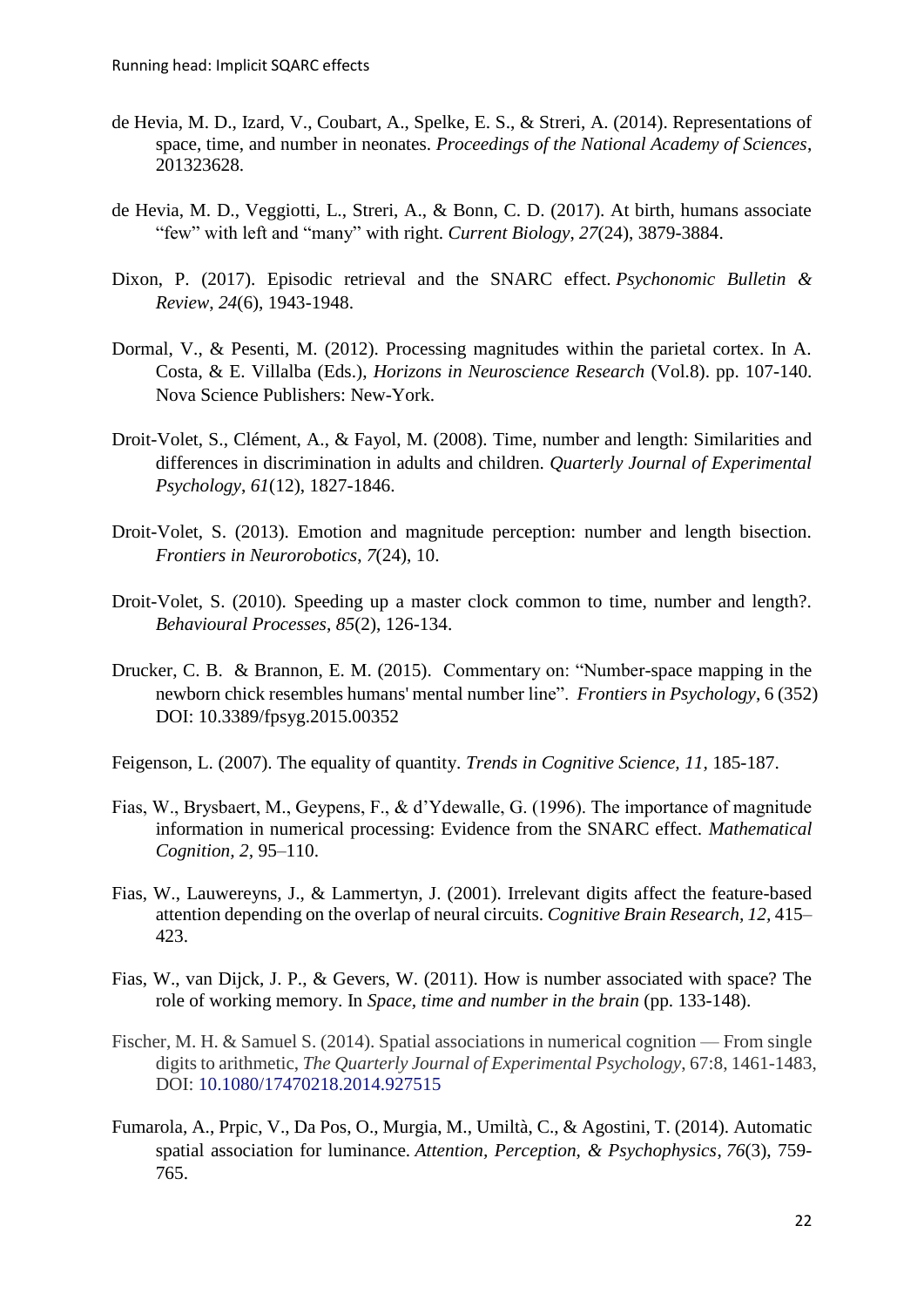- Gevers, W., Verguts, T., Reynvoet, B., Caessens, B., & Fias, W. (2006). Numbers and space: a computational model of the SNARC effect. *Journal of Experimental Psychology. Human Perception and Performance, 32*(1), 32–44
- Göbel, S. M., Shaki, S., & Fischer, M. H. (2011). The cultural number line: a review of cultural and linguistic influences on the development of number processing. *Journal of Cross-Cultural Psychology*, *42*(4), 543-565.
- Herrera, A. Macizo, P. Semenza, C. (2008), .The role of working memory in the association between number magnitude and space. *Acta Psychologica*, *128*. 225-237.
- Hoffman, D., Martin, C. & Schilitz, . (2013). Developing number-space association:SNARC effects using color-discrimination tasks in 5-year-olds. *Journal of Experimental Child Psychology, 116*, 775-791.
- Kaufmann, L., Koppelstaetter, F., Delazer, M., Siedentopf, C., Rhomberg, P., Golaszewski, S., Felber, S. & Ischebeck, A. (2005). Neural correlates of distance and congruity effects in a numerical Stroop task: an event related fMRI study. *Neuroimage,* 25, 888-898.
- Kiesel, A., & Vierck, E. (2009). SNARC-like congruency based on number magnitude and response duration. *Journal of Experimental Psychology: Learning, Memory, and Cognition*, *35*(1), 275-279.
- Lorch, R. F., Jr., & Myers, J. L. (1990). Regression analyses of repeated measures data in cognition research. *Journal of Experimental Psychology: Learning, Memory & Cognition*, *16*, 149–157.
- Macnamara, A., Keage, H. A., & Loetscher, T. (2018). Mapping of non-numerical domains on space: a systematic review and meta-analysis. *Experimental Brain Research,* 1-12.
- Mitchell, T., Bull, R., & Cleland, A. A. (2012). Implicit response-irrelevant number information triggers the SNARC effect: Evidence using a neural overlap paradigm. *The Quarterly Journal of Experimental Psychology*, *65*(10), 1945-1961.
- Moro, S. B., Dell'Acqua, R., & Cutini, S. (2018). The SNARC effect is not a unitary phenomenon. *Psychonomic Bbulletin & Review*, *25*(2), 688-695.
- Nuerk,H.-C., Wood,G.,&Willmes, K. (2005). The universal SNARC effect. The association between number magnitude and space is amodal. *Experimental Psychology, 52,* 187– 194.
- Odic, D. (2018). Children's intuitive sense of number develops independently of their perception of area, density, length, and time. *Developmental Science*, *21*(2), e12533.
- Ouellet, M., Santiago, J., Funes, M. J., & Lupiánez, J. (2010). Thinking about the future moves attention to the right. *Journal of Experimental Psychology: Human Perception and Performance*, *36*(1), 17-24.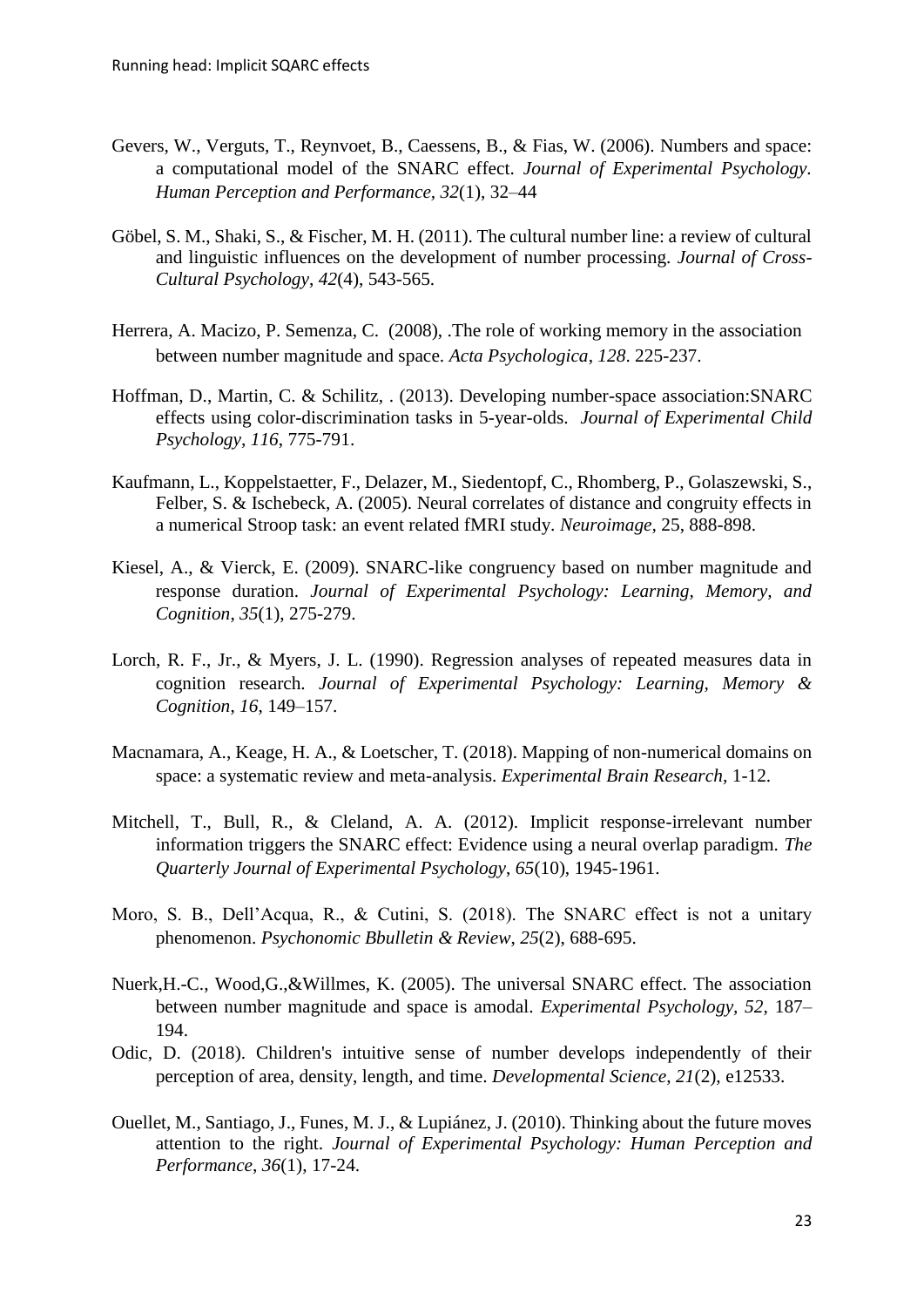- Ouellet, M., Santiago, J., Israeli, Z. & Gabay S. (2010). "Is the future the right time?" *Experimental Psychology*, 57, 308-314.
- Pinel, P., Piazza, M., Le Bihan, D., & Dehaene, S. (2004). Distributed and overlapping cerebral representation of number, physical extent, and luminance during comparative judgments. *Neuron*, 41, 983-993.
- Prpic, V., Fumarola, A., De Tommaso, M., Luccio, R., Murgia, M., & Agostini, T. (2016). Separate mechanisms for magnitude and order processing in the spatial-numerical association of response codes (SNARC) effect: The strange case of musical note values. *Journal of Experimental Psychology: Human Perception and Performance*, *42(*8), 1241.
- Pouthas, V., George, N, Poline, J.-B., Pfeuty, M., van de Moortele, P.F., Hugueville, L., Ferrandez, A.-M, Lehericy, S., Le Bihan, D., & Renault, B. (2005). Neural network involved in time perception: an fMRI study comparing long and short durations. *Human Brain Mapping,* 25, 433-441.
- Reike, D., & Schwarz, W. (2017). Exploring the origin of the number-physical extent congruency effect: Sensitivity or response bias? *Attention, Perception, & Psychophysics*, *79*(2), 383-388.
- Ren, P., Nicholls, M. E., Ma, Y. Y., & Chen, L. (2011). Physical extent matters: non-numerical magnitude affects the spatial coding of response. *PLoS One*, *6*(8), e23553.
- Rugani, R., & de Hevia, M. D. (2017). Number-space associations without language: Evidence from preverbal human infants and non-human animal species. *Psychonomic Bulletin & Review*, *24*(2), 352-369.
- Rugani, R., Vallortigara, G., Priftis, K., & Regolin, L. (2015). Number-space mapping in the newborn chick resembles humans' mental number line. *Science*, *347*(6221), 534-536.
- Saj, A., Fuhrman, O., Vuilleumier, P., & Boroditsky, L. (2014). Patients with left spatial neglect also neglect the "left side" of time. *Psychological Science*, *25*(1), 207-214.
- Santiago, J., Lupáñez, J., Pérez, E., & Funes, M. J. (2007). Time (also) flies from left to right. *Psychonomic Bulletin & Review*, *14*(3), 512-516.
- Sellaro, R., Treccani, B., Job, R., & Cubelli, R. (2015). Spatial coding of object typical physical extent: evidence for a SNARC-like effect. *Psychological Research*, *79*(6), 950-962.
- Shaki, S., Fischer, M. H., & Petrusic, W. M. (2009). Reading habits for both words and numbers contribute to the SNARC effect. *Psychonomic Bulletin & Review*, *16*(2), 328- 331.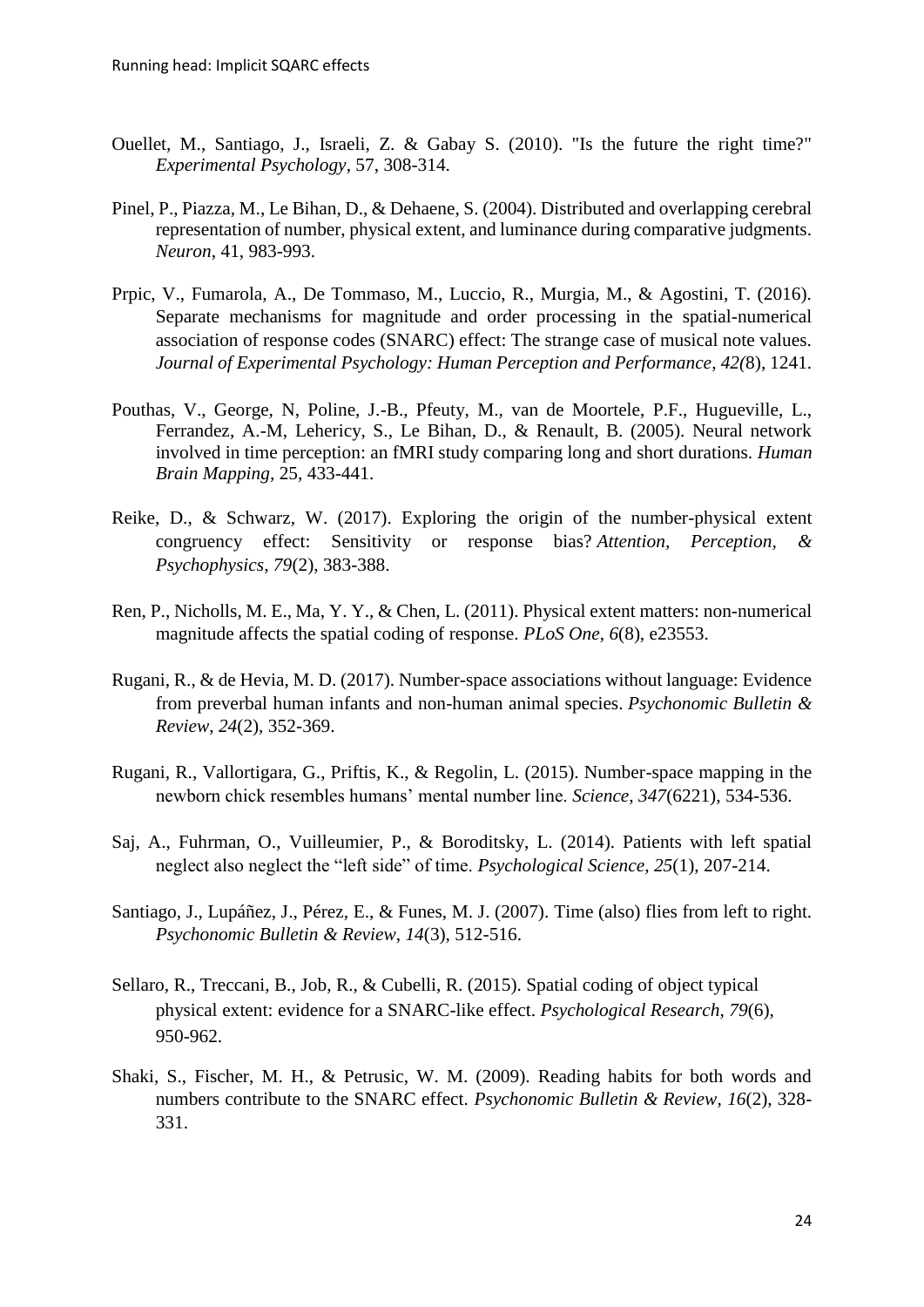- Tagliabue, M., Zorzi, M., Umiltà, C., & Bassignani, F. (2000). The role of long-term-memory and short-term-memory links in the Simon effect. *Journal of Experimental Psychology: Human Perception and Performance*, *26*(2), 648.
- Tillman, K. A., Tulagan, N., Fukuda, E., & Barner, D. (2018). The mental timeline is gradually constructed in childhood. *Developmental Science*, e12679.
- Vallesi, A., Binns, M. A., & Shallice, T. (2008). An effect of spatial temporal association of response codes: Understanding the cognitive representations of time. *Cognition*, *107*, 501–527
- Vallesi, A., McIntosh, A. R., & Stuss, D. T. (2011). How time modulates spatial responses. *Cortex*, *47*, 148 –156.
- van Dijck, J. P., & Fias, W. (2011). A working memory account for spatial–numerical associations. *Cognition*, *119*(1), 114-119.
- van Dijck, J., Gevers, W.& Fias. W. (2009). Numbers are associated with different types of spatial information depending on the task. *Cognition*, *113*, 248-253.
- Van Opstal, F., & Verguts, T. (2013). Is there a generalized magnitude system in the brain? Behavioral, neuroimaging, and computational evidence. *Frontiers in Psychology*, *4*, 435.
- Vierck, E., & Kiesel, A. (2010). Congruency effects between number magnitude and response force. *Journal of Experimental Psychology: Learning, Memory, and Cognition*, *36*(1), 204.
- Walsh, V. (2003). A theory of magnitude: common cortical metrics of time, space and quantity. *Trends in Cognitive Sciences, 7*(11), 483-488.
- Weger, U. W., & Pratt, J. (2008). Time flies like an arrow: Space-time compatibility effects suggest the use of a mental timeline. *Psychonomic Bulletin & Review*, *15*(2), 426-430.
- Wood, G., Willmes, K., Nuerk, H. C., & Fischer, M. H. (2008). On the cognitive link between space and number: A meta-analysis of the SNARC effect. *Psychology Science Quarterly*, *50*(4), 489.
- Wühr, P., & Seegelke, C. (2018). Compatibility between Physical Stimulus Physical extent and Left-right Responses: Small is Left and Large is Right. *Journal of Cognition*, *1*(1).
- Xuan, B., Zhang, D., He, S., & Chen, X. (2007). Larger stimuli are judged to last longer. *Journal of Vision,* 7(10), 1-5.
- Yang, T., Chen, C., Zhou, X., Xu, J., Dong, Q., & Chen, C. (2014). Development of spatial representation of numbers: a study of the SNARC effect in Chinese children. *Journal of Experimental Child Psychology*, *117*, 1-11.
- Zohar-Shai, B., Tzelgov, J., Karni, A., & Rubinsten, O. (2017). It does exist! A left-to-right spatial–numerical association of response codes (SNARC) effect among native Hebrew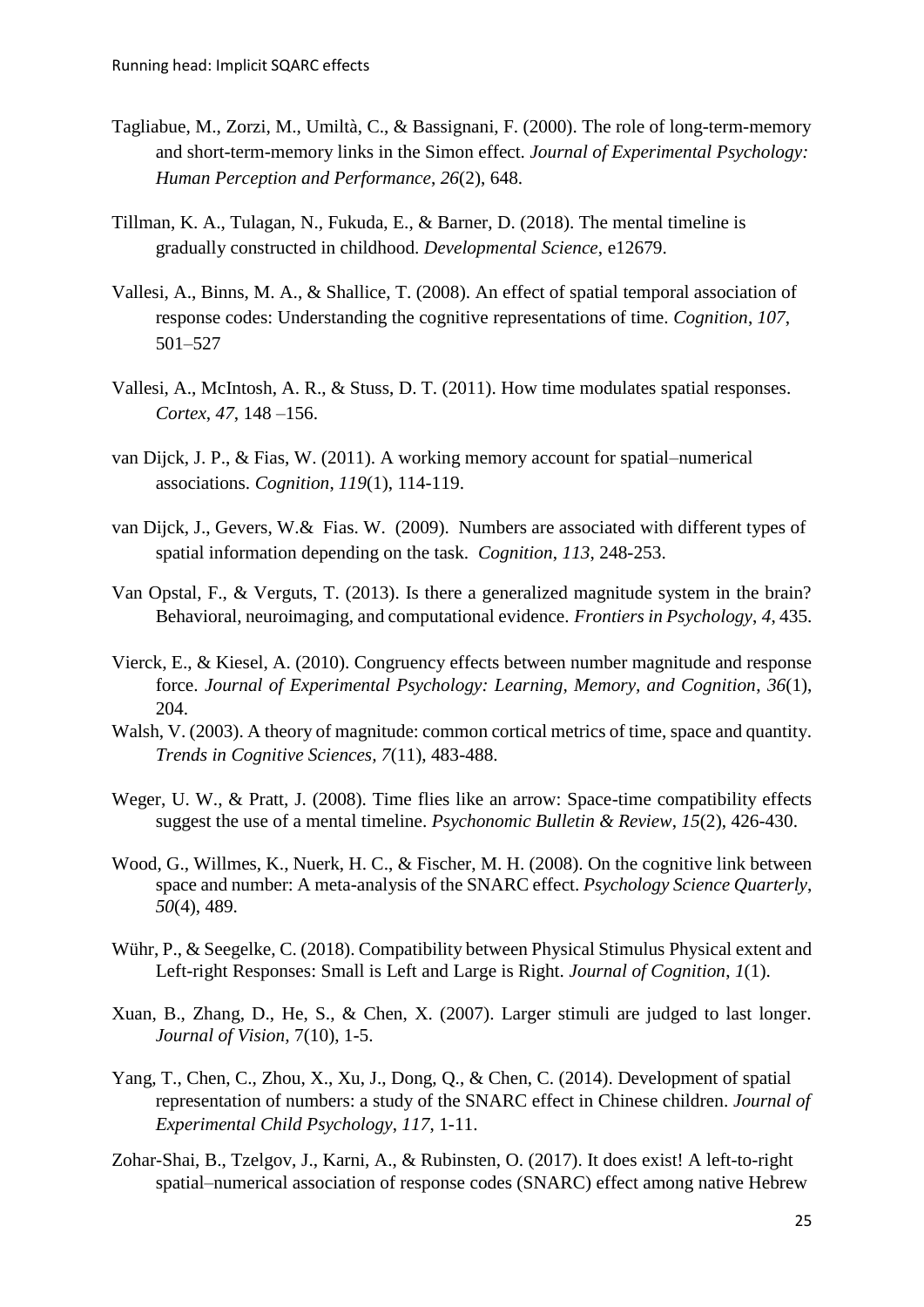speakers. *Journal of Experimental Psychology: Human Perception and Performance*, *43*(4), 719.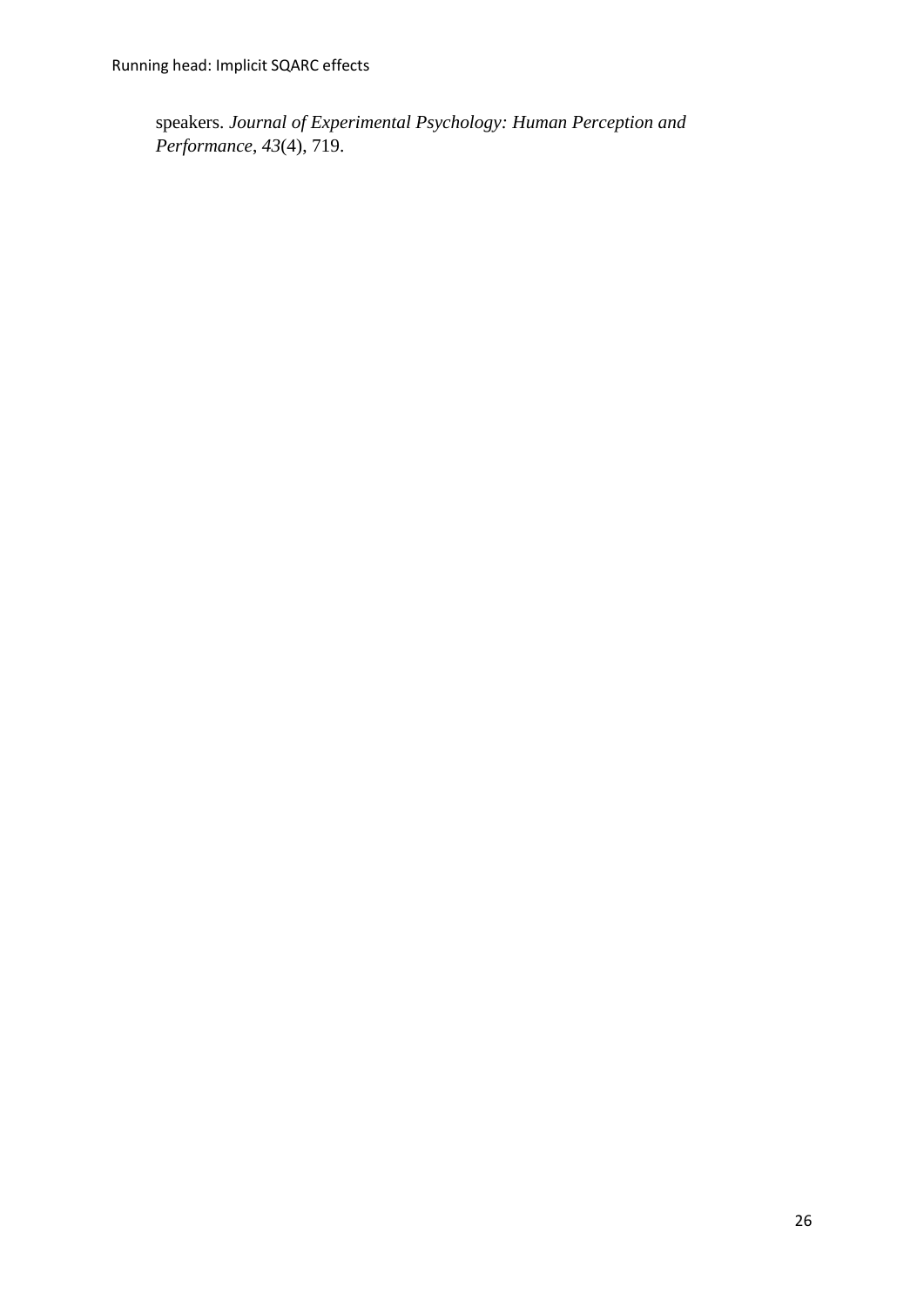| Task               | Mean reaction        | Mean error rate | Mean              | Mean           |
|--------------------|----------------------|-----------------|-------------------|----------------|
|                    | time $ms(SD)$        | (SD)            | standardised beta | unstandardized |
|                    |                      |                 | weight $(SD)$     | beta $(SD)$    |
| <b>Numerosity</b>  | 464.33 ms<br>(87.39) | 3.21(0.02)      | $-.23(.29)$       | $-3.50(5.33)$  |
| Physical<br>extent | 437.48 ms<br>(63.01) | 5.90(0.09)      | $-16(0.31)$       | $-2.62(6.39)$  |

Table 1: Mean reaction time, error rate and standardised beta weights for the numerosity and physical extent tasks.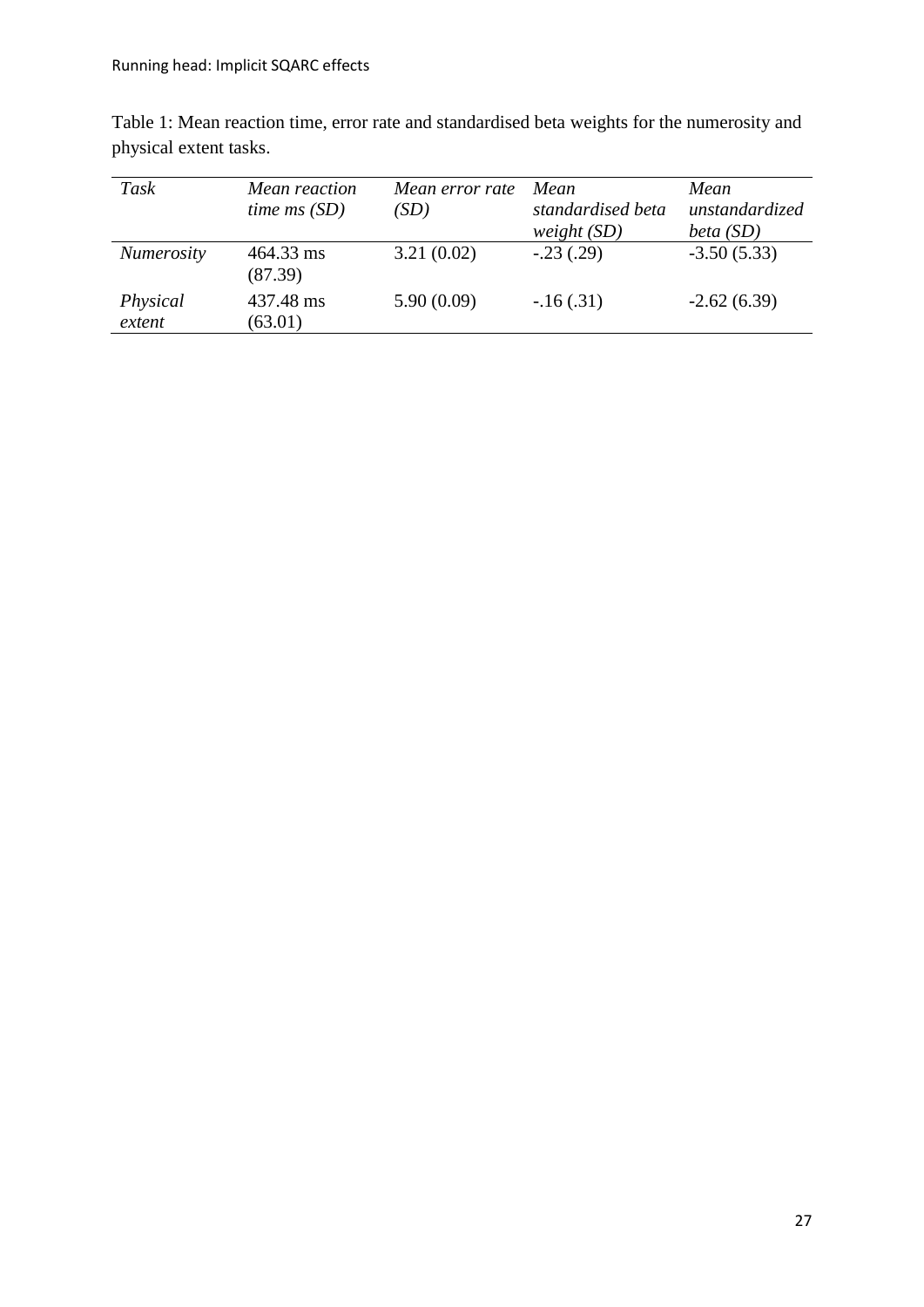|                   | Mean reaction<br>time $ms(SD)$            | Mean error<br>rate $\%$ (SD) | Mean standardised<br>beta weight (SD) | Mean<br>unstandardized<br>beta (SD) |
|-------------------|-------------------------------------------|------------------------------|---------------------------------------|-------------------------------------|
| <b>Numerosity</b> | $505.53 \text{ ms} (84.71)$ $2.85 (0.02)$ |                              | $-.23(.41)$                           | $-4.29(8.53)$                       |
| Duration          | 487.11 ms $(97.73)$ 4.24 $(0.04)$         |                              | $-19(0.39)$                           | $-5.13(6.81)$                       |

Table 2: Mean reaction times, error rates and standardised beta weights for the numerosity and duration task.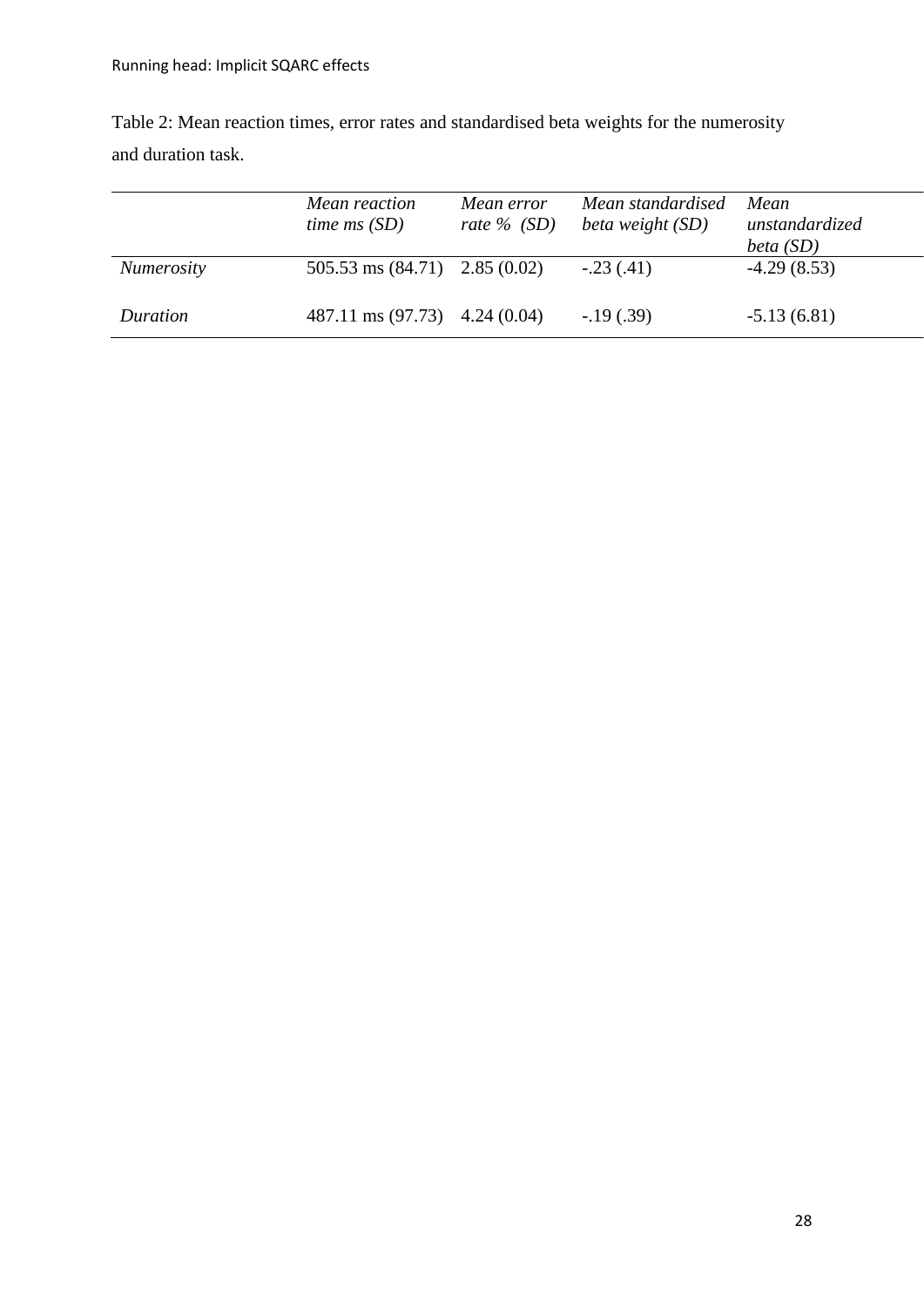Figure 1: Time course of the experiment. Numerosity trials illustrated in Panel A, physical extent trials in Panel B. The images show that in each task, following a 1000ms fixation cross, the stimulus was presented and participants responded as quickly and accurately as possible during presentation. There was then a 1000ms delay, followed by the start of a new trial.

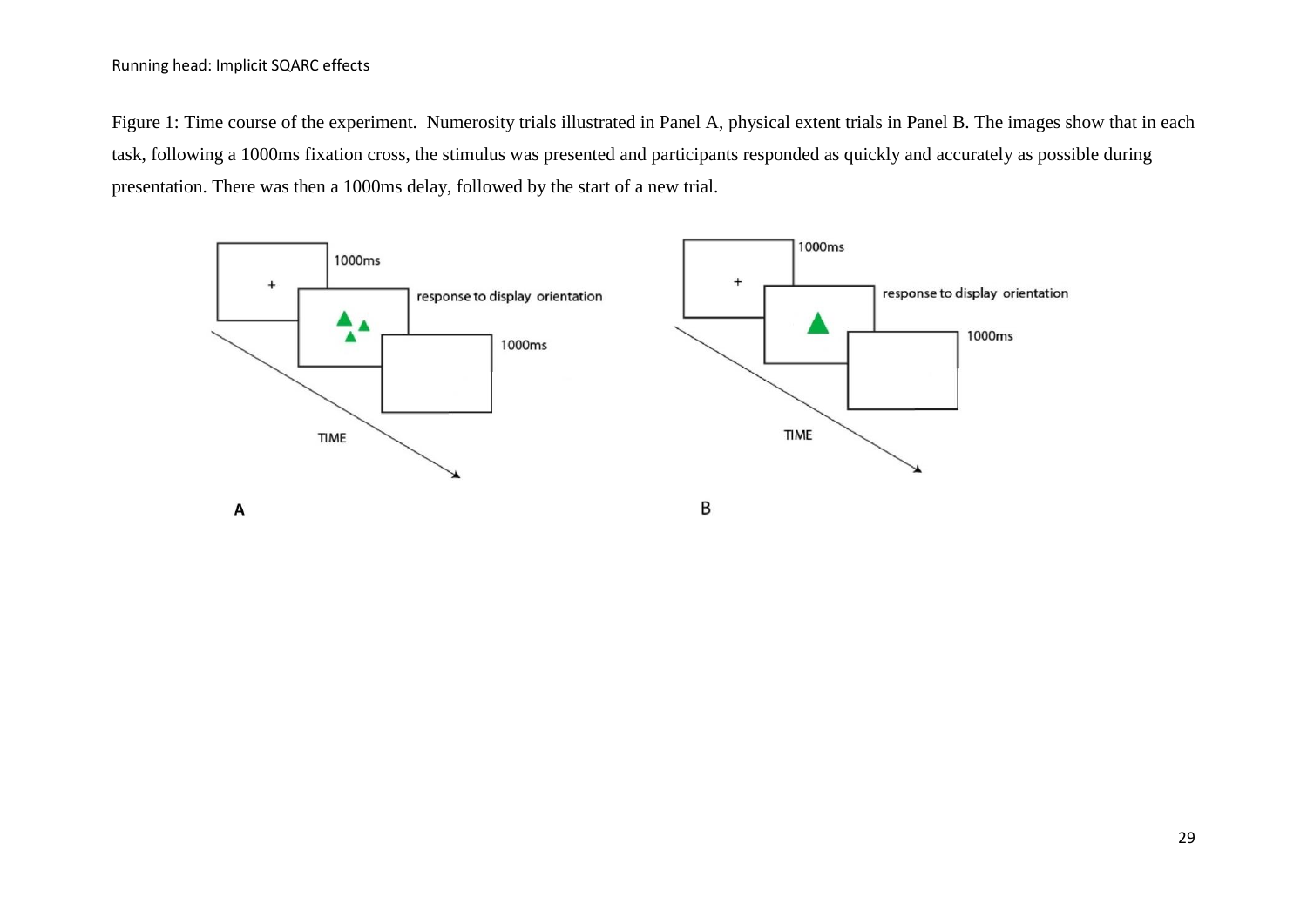Figure 2: Difference in reaction times (dRT) between left- and right-hand responses as a function of display numerosity (left panel) and display physical extent (right panel). The line depicts predicted reaction time differences from the regression analysis. Bars represent +1 standard error of the mean values.

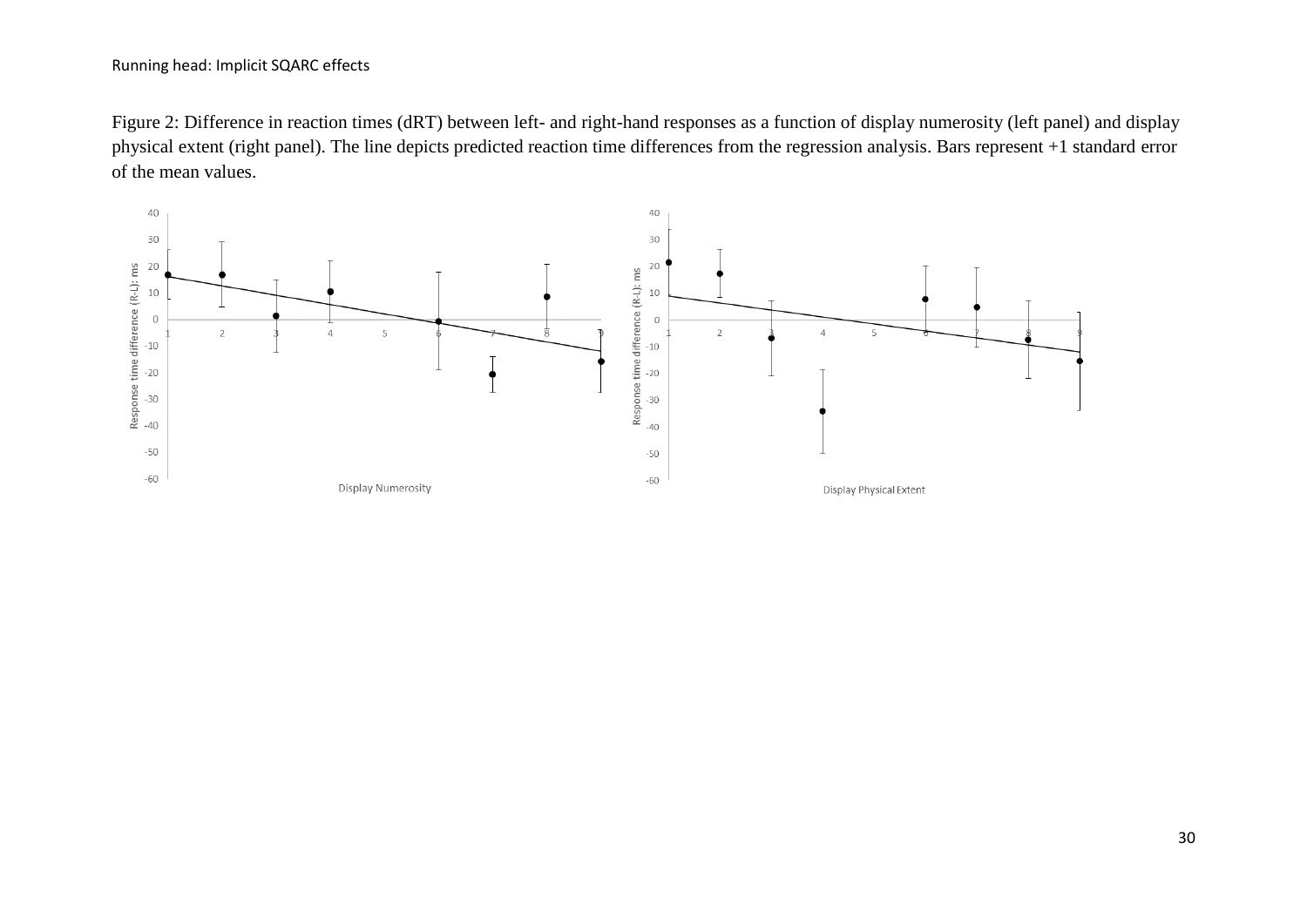Figure 3: Time course of the experiment. Numerosity trials illustrated in Panel A, Duration trials in Panel B. The images show that in the nuerosity task, following a 1000ms fixation cross, the stimulus was presented and participants responded as quickly and accurately as possible during presentation. There was then a 1000ms delay, followed by the start of a new trial. In the duration task, following a 1000ms fixation cross, there was a variable delay of 100-900ms. The stimulus was presented and participants responded as quickly and accurately as possible during presentation. There was then a 1000ms delay, followed by the start of a new trial.